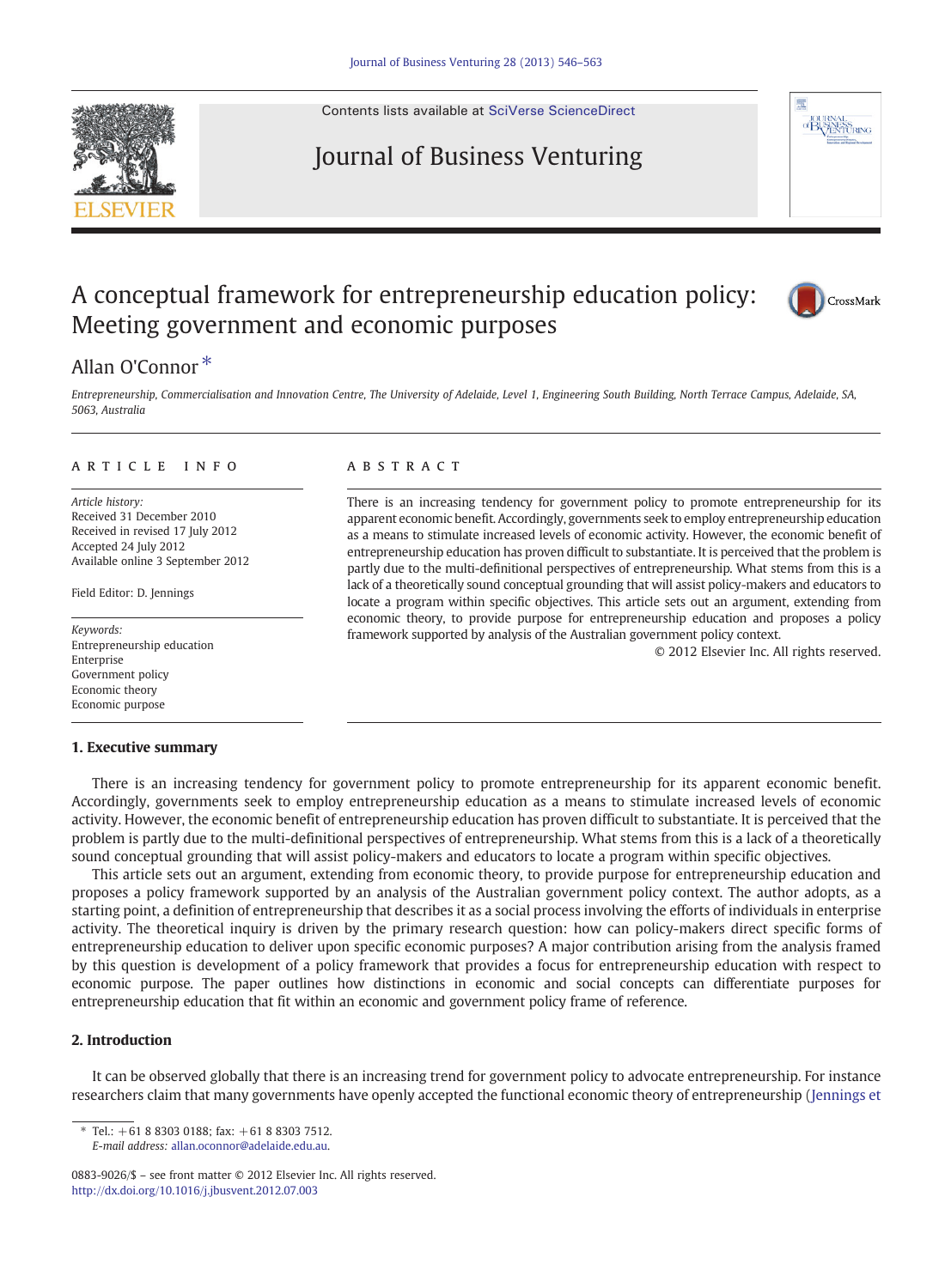[al., 2005; Perren and Jennings, 2005; Pittaway, 2005](#page-16-0)). Others have reported a number of studies that 'reflect the increasing attention paid to entrepreneurship by governments at all levels all across the world' ([Minniti and Lévesque, 2008, p. 605](#page-16-0)). [Hannon](#page-16-0) [\(2006\)](#page-16-0) specifically argues that entrepreneurship development is now central to many government policies. It has also been observed that policy-makers frequently consider the possibility of entrepreneurship education and training as 'an efficient mechanism for increasing entrepreneurial activity…' [\(Martinez et al., 2010, p. 43\)](#page-16-0).

This generally supportive policy environment has to some extent contributed to a plethora of entrepreneurial courses, programs and awards being offered in various forms all around the world (see for instance [Atherton, 2004; Caird, 1990; Fayolle,](#page-15-0) [2004; Gibb, 1996; Hytti and O'Gorman, 2004; Jack and Anderson, 1999; Katz, 2003; Klapper, 2004; Leffler and Svedberg, 2005;](#page-15-0) [Plaschka and Welsch, 1990; Solomon et al., 2002\)](#page-15-0). Some researchers have claimed that everybody within the dynamics of the contemporary economy could be an entrepreneur [\(Casson, 2000](#page-15-0)) and others argue that everyone should be exposed to entrepreneurship training and development ([Gibb, 2002](#page-16-0)). However, entrepreneurship education's contribution to a community and its economy has proven to be difficult to isolate and substantiate.

Some research has suggested that generally entrepreneurship as a theory is failing to provide continued economic growth in developed communities ([Bögenhold and Staber, 1991; Greene, 2002; Meager et al., 2003\)](#page-15-0). [Shane \(2008\)](#page-17-0) quite pointedly highlights a number of myths associated with entrepreneurship which misdirects entrepreneurs, investors and policy-makers into believing that entrepreneurship is a panacea for revitalizing and stimulating economies. Broadly speaking, the evidence that entrepreneurship delivers economic value has at best been patchy [\(van Praag and Versloot, 2007](#page-17-0)). More specifically, others claim that the impact of entrepreneurship education is unclear [\(Pittaway and Cope, 2007](#page-17-0)) or does little or nothing to enhance entrepreneurship skills and motivation [\(Oosterbeek et al., 2010](#page-17-0)). [Martinez et al. \(2010\)](#page-16-0) have argued that entrepreneurship education, at worst, evidences diminishing returns for certain economies and in others, at best, only reveals limited increasing returns before reversing.

In light of these arguments, this research revisited the theory of entrepreneurship, launching from an economic perspective, in order to establish different specific understandings of its potential influence within an economy. The author adopts, as a starting point, a definition of entrepreneurship that describes it as a social process involving the efforts of individuals in enterprise activity. Enterprise is defined in the Schumpeterian view as the introduction of new products, services, processes, materials, etc. that result in market disruption. The article develops this position to argue that entrepreneurship education is related to market level outcomes and sets out a theory about how public policy and educators alike might better position entrepreneurship education to achieve specific economic outcomes that may lead to increased social returns.

The theoretical inquiry was driven by the primary research question: how can policy-makers direct specific forms of entrepreneurship education to deliver upon specific economic purposes? A major contribution arising from the analysis framed by this question is the development of a policy framework that responds to calls for more definition of purpose for entrepreneurship education ([Falk and Alberti, 2000; Gordon et al., 2010; Greene et al., 2004; Harrison and Leitch, 2005; Henry et](#page-16-0) [al., 2005\)](#page-16-0). The paper outlines how distinctions in economic and social concepts can differentiate purposes for entrepreneurship education that fit within an economic and government policy frame of reference.

However, in drawing distinctions, there is an inevitable difficulty for theorists in maintaining them. As [Schumpeter \(1961](#page-17-0) [\[1934\], p. 77\)](#page-17-0) argued 'the entrepreneur's essential function must always appear mixed up with other kinds of activity, which as a rule must be much more conspicuous than the essential one'. Being difficult though is no justification for abandoning an approach that may be valuable for increasing our understanding of a phenomenon that is broadly recognized as having significance for advancing and modernizing economies.

The paper proceeds to develop the policy framework in the following manner. First, a literature review on entrepreneurship education is provided to highlight the complex range of arguments and purposes ascribed to it which leads to a summary of the four world views that underpin the delivery of entrepreneurship education as proposed by [Neck and Greene \(2011\)](#page-17-0). Next, a review of the different economic conceptions of entrepreneurship is presented to locate it within the practical domain of interest to policy-makers. Third, the application of entrepreneurship education within the context of, and developments in, Australian government policy is discussed to show how an economic policy agenda can influence government positions on entrepreneurship education. This empirical grounding reveals a short-coming in basing the argument upon purely economic grounds and introduces another complexity when entrepreneurship is used to achieve social outcomes. Fourth, a synthesis provides the basis for propositions to validate and extend the policy framework. Next a section is dedicated to discussing the implications of the framework before finally drawing to a conclusion and highlighting the limitations of this study.

#### 3. Entrepreneurship education complexity and diversity

Some studies raise doubts regarding the efficacy of entrepreneurship education for either economic or individual outcomes [\(Martinez et al., 2010; Oosterbeek et al., 2010; Pittaway and Cope, 2007; van Praag and Versloot, 2007\)](#page-16-0). It is also argued that entrepreneurship education needs further conceptual and theoretical development ([Greene et al., 2004; Harrison and Leitch,](#page-16-0) [2005; Matlay, 2006](#page-16-0)). The aim of this section is to outline the complexity and diversity of arguments on entrepreneurship education and focus attention on the unanswered question of 'what specific purpose is entrepreneurship education meant to serve'?

[Peterman and Kennedy \(2003\)](#page-17-0) drew attention to the wide variety of entrepreneurship programs on offer in the market place and suggested that while positive results may be found from a study of one program it could not be assumed that all programs would have similar results due to variations in content, pedagogy and learning styles. In similar terms, [Béchard and Grégoire](#page-15-0)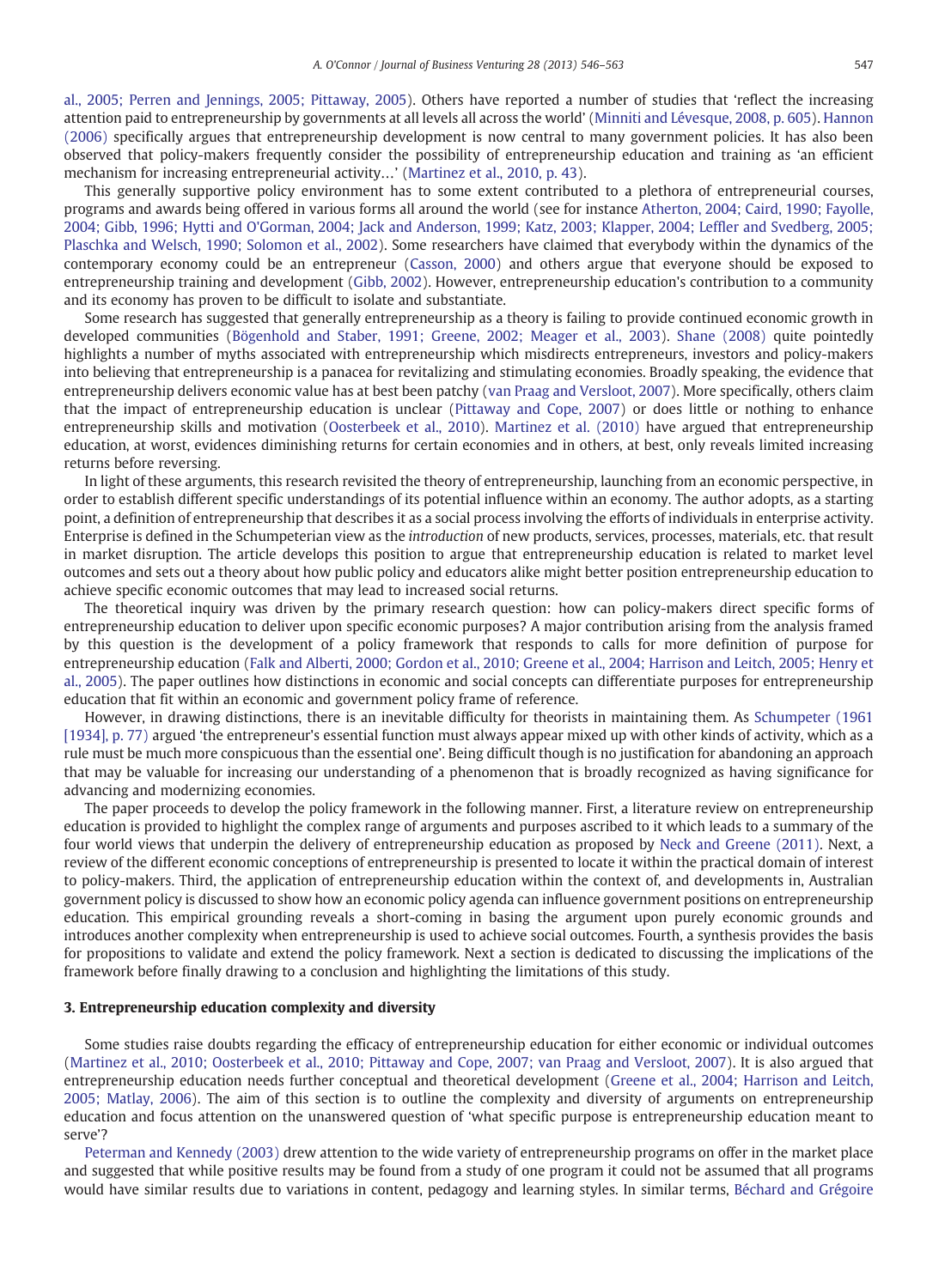[\(2005\)](#page-15-0) conducted a thorough review of the entrepreneurship education research literature to report the volume of research under seven areas of focus. From a simpler viewpoint, entrepreneurship education has been categorized into three different types; education 'for', 'through' and 'about' enterprise [\(Caird, 1990; Scott et al., 1998](#page-15-0)). In all, it is apparent that there is little uniformity in content and approach among programs and courses ([Falk and Alberti, 2000](#page-16-0)).

[Verheul et al. \(2001, p. 34\)](#page-17-0) distinguished entrepreneurship education from general education claiming that entrepreneurship education focused specifically on 'the promotion of entrepreneurship and stimulating entrepreneurial skills and knowledge'. However, with respect to macroeconomic performance, the relationship with entrepreneurship education is not necessarily clear. Instead, higher levels of general education attainment are more common among entrepreneurs [\(Bennett and Dann, 2000\)](#page-15-0) than entrepreneurship education specifically. For instance, it is consistently found that (generally) entrepreneurs in developed countries exhibit higher rates of success when they have higher levels of education ([Foley and Griffith, 1998; Lee, 1997; Leffler](#page-16-0) [and Svedberg, 2005; Van der Sluis et al., 2003](#page-16-0)) and even more so when this education is combined with experience ([Scott et al.,](#page-17-0) [1998](#page-17-0)). Further, [Minniti et al. \(2006\)](#page-16-0) reported a relationship between higher levels of education attainment and start-up business activities generally among the nations contributing to the Global Entrepreneurship Monitor study. In particular, it has also been found that higher education levels reduce capital constraints for a new venture which in turn influences a firm's performance ([Parker and van Praag, 2006](#page-17-0)). In these cases entrepreneurship education does not factor into entrepreneurial success and economic performances.

Others have argued that entrepreneurship education influences entrepreneurial behavior ([Kolvereid and Moen, 1997\)](#page-16-0) and entrepreneurial tendency ([Henderson and Robertson, 1999; Lüthje and Franke, 2002; Sexton and Bowman, 1983\)](#page-16-0). However, a tendency or inclination toward entrepreneurship does not appear to be isolated to a solitary cause. For instance [Cassar \(2007\)](#page-15-0) found that the financial incentive (wealth accumulation) is an important motivator but not a good predictor of entrepreneurial behavior. Further studies have revealed coupled or multiple links between entrepreneurship, education and individual personality characteristics ([Lüthje and Franke, 2002\)](#page-16-0) while others report a link to personal cognitive infrastructure ([Krueger,](#page-16-0) [2000; Mitchell et al., 2002\)](#page-16-0). Entrepreneurial cognition also seems to be supported by factors other than education such as social context and cultural values [\(Mitchell et al., 2002\)](#page-16-0). [Wang et al. \(1999\)](#page-17-0) found support for a complex three-stage model that took into account key demographic, educational, motivational attitude, perceived interest and feasibility factors. This range of studies tends to undermine the primary value of entrepreneurship education as a means to promote and encourage the emergence of more entrepreneurs when, beyond education, there are a diverse range of factors that influence an individual's decision to become an entrepreneur.

Researchers have also argued that investment in the development of entrepreneurship education within the higher education sector is most likely to deliver long-term returns [\(Galloway and Brown, 2002; Hegarty and Jones, 2008\)](#page-16-0). Other longitudinal studies support this view ([Matlay, 2008](#page-16-0)) which suggests that some entrepreneurship education may have a positive impact on entrepreneurial outcomes only after extended periods of industry or commercial experience. Therefore, those who are engaged in this form of education may only start high-quality and high-growth ventures after spending time gaining industry experience, maturity and developed networks. Despite the use of longitudinal studies, this makes it difficult to isolate the extent to which entrepreneurship education is in anyway causal or even beneficial to the practice of entrepreneurship.

Enterprise education has also been on the increase since the 1980s [\(Gibb, 1996\)](#page-16-0). Using the term enterprise in the context of education refers to developing social and human attributes and moves away from referring to business start-up specifically. This approach also diverts attention away from any specific economic interests or outcomes. [Cromie \(2000\)](#page-15-0) asserts that an enterprising individual and an entrepreneur have similar attributes, however an enterprising person may not necessarily be an entrepreneur and their skills and characteristics may be exercised in different contexts. [Hytti and O'Gorman \(2004\)](#page-16-0) found that enterprise education was commonly interpreted to mean developing entrepreneurs; however the objectives of specific programs varied dramatically and that in practice it meant much more.

Education and enterprise has also been addressed as a human capital issue in community growth and development ([Taylor](#page-17-0) [and Plummer, 2003](#page-17-0)). This view suggests that education in the entrepreneurship field 'is about equipping people to work within a global sphere of economic activity' and 'providing individuals with an understanding of facets of the economy and society they live in, and the processes of change that run through them' ([Taylor and Plummer, 2003, p. 559\)](#page-17-0). By contrast, [Souitaris et al. \(2007\)](#page-17-0) claim that a major purpose of entrepreneurship education is to inspire students to opt to commence a business.

Research has also found that the 'entrepreneur' in entrepreneurship was more likely to be plural than singular [\(Ensley et al.,](#page-16-0) [2000; Gartner et al., 1994\)](#page-16-0). From this perspective entrepreneurship encompasses a variety of disciplines and professions ([Block](#page-15-0) [and Stumpf, 1992; Gartner et al., 1994; Politis and Landström, 2002\)](#page-15-0). [Berglund et al. \(2006\)](#page-15-0) also draw attention to the range of co-producers, co-creators and co-operators at the individual and institutional levels involved in entrepreneurial endeavor. The implication of these conceptions of entrepreneurship for entrepreneurship education shifts the emphasis away from business start-up and ownership and highlights a range of associated careers and professions that contribute to and are intrinsically linked to the economic outcomes associated with entrepreneurship.

A further complication arises when one considers the dynamism of entrepreneurship whereby the entrepreneurial needs vary across different stages of firm formation and growth. [Penrose \(1995, 1959\)](#page-17-0) alludes to the transitional state of the entrepreneur as he or she moves into the more traditional business managerial role. [Casson \(2003\)](#page-15-0) suggests that the theory offered by Penrose is not of entrepreneurship per se but rather of the supplementary skills that must accompany entrepreneurship in the transition to the world of business. [Churchill and Lewis \(1983\)](#page-15-0) describe a progression of firm growth from early existence to resource maturity through a five stage model and both [Lichtenstein and Lyons \(2008\)](#page-16-0) and [Poropat \(2003\)](#page-17-0) review many more of these stage theories. Notably, [Watson \(2000\)](#page-17-0) suggests that much of this work leads to an unnecessary and unhealthy distinction between entrepreneurial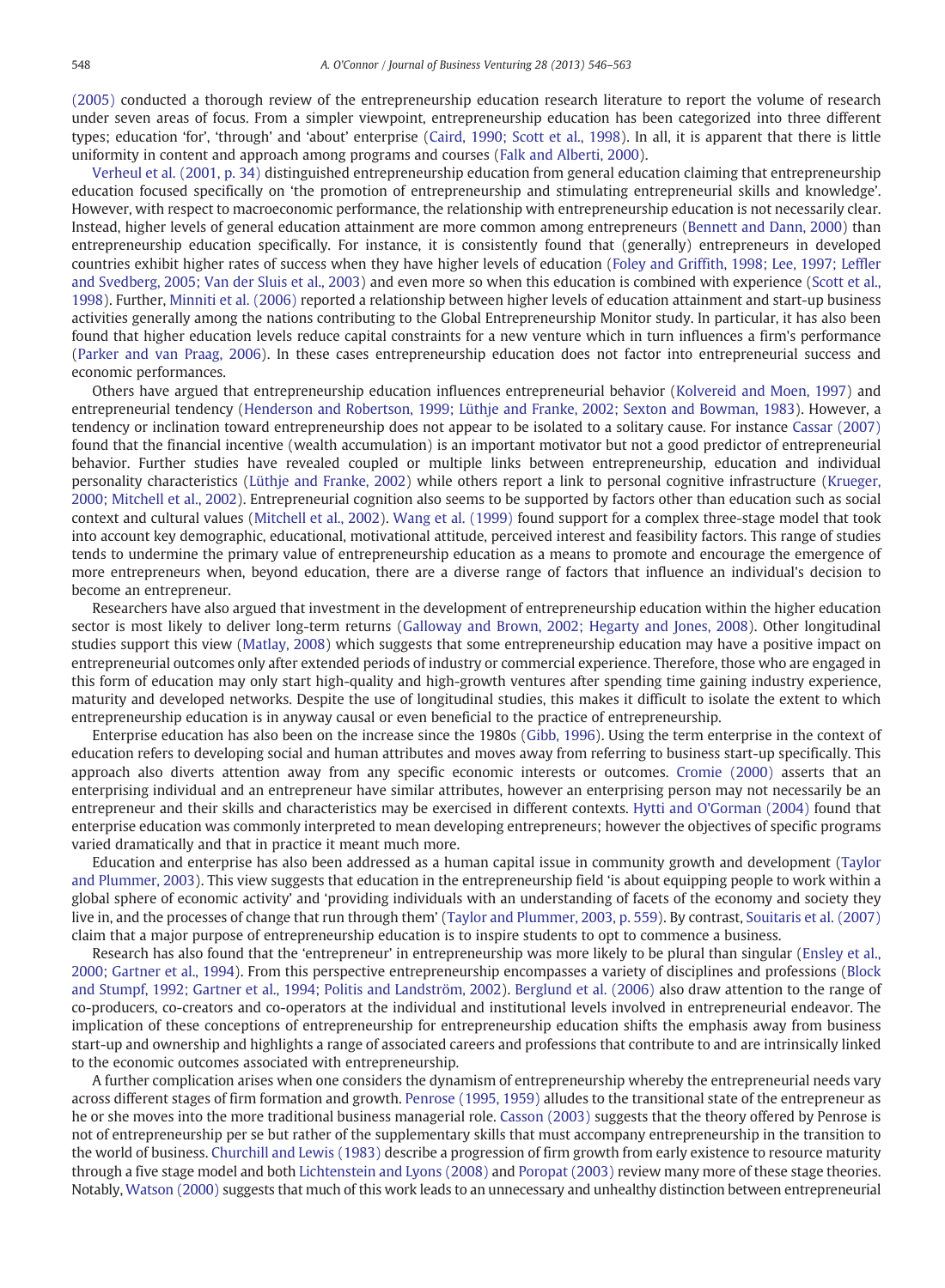and professional management and argues that clearly both forms of management are required in different proportions at different times. I argue quite the contrary, and that given an overarching interest in different economic outcomes distinguishing the entrepreneurial from the management functions is not only necessary, it is essential to contribute to the health of economic systems and the impact of decisions on the sustainability of a firm. However, what is also critical is to understand the different roles that entrepreneurs and managers perform in an economy and how entrepreneurs and managers transition and move between these two roles within the context of firm formation, growth and renewal.

In summary, the purpose behind entrepreneurship education generally follows the 'for', 'through' and 'about' approaches varying across the spectrum of preparing an individual to start, own and manage a business, providing generic life and work skills and introducing students to the world of commerce and industry. However, research suggests that higher levels of general education are more important than specific entrepreneurship education with respect to business start-up and performance. In any case, it would seem that entrepreneurship education is inconsistent in its content, pedagogy and general approach and notably it seems to avoid or neglect dealing directly with preparing individuals for any specific contribution to economic outcomes. However, some are drawing attention to the significance of entrepreneurship for community growth and development, implying a broader relevance while others point out that there are a number of contributors to entrepreneurship when economic objectives are considered.

These various views collectively portray a lack of clarity about the specific work that an entrepreneur might do within an economy, which, in turn, makes the purpose of entrepreneurship education vague and lacking a specific career focus perhaps except that of the commonly perceived general case of a start-up business founder or business owner. Perhaps this is best summed up by [Neck and Greene \(2011\)](#page-17-0) who argue that four different worlds of entrepreneurship education dominate the approaches to its delivery. These four worlds are summarized in Table 1 and are related to the 'for', 'through' and 'about' perspectives and objectives of entrepreneurship education in the bottom two rows.

[Neck and Greene \(2011\)](#page-17-0) describe the various types of entrepreneurship education through the lens of each world view. The 'entrepreneur' world view of education treats the entrepreneur as a hero figure. Entrepreneurship education from this perspective tends to take the form of contrasting the student with ideal types of entrepreneurs and prompting behaviors from students to cast themselves in the mold of entrepreneur role models. The use of self-assessment tests are common, underpinned by an assumption that the entrepreneur is born of nature. An intensive experience with this education involves descriptive narratives about entrepreneurs and can tend to be excluding to those who don't measure up and conform to the set of idealized behaviors.

The 'process' world view of entrepreneurship education adopts a more analytical approach and moves away from attempting to embed specific entrepreneurial traits. In this form of education the firm becomes a focal point and curricula favors the processes of opportunity recognition and evaluation, new venture formation and business planning. The pedagogical model assumes that by undertaking specific process tasks entrepreneurial outcomes become more predictable. Students are being prepared for entrepreneurship by learning the processes they should replicate.

The third world view adopts the entrepreneurial 'cognition' stance and places emphasis on the entrepreneur, the entrepreneurial team and the thinking and decision making that underpins successful entrepreneur outcomes. The class room approach may use case studies and simulations but not as models of entrepreneurial behavior but instead as tools that allow students to delve into the psyche of the entrepreneur and discover the entrepreneurial mental models that are the foundations of the decisions that lead one into being an entrepreneur. In this way students are learning for entrepreneurship and to be entrepreneurial decision makers.

The entrepreneurial 'method' approach to entrepreneurship education is somewhat more inclusive of the entrepreneur, the team and the firm as it places the student into the roles of being an entrepreneur to learn through the experience of being entrepreneurial and enterprising. Teaching in this fashion involves several different techniques outlined by [Neck and Greene](#page-17-0) [\(2011\)](#page-17-0) including actually starting a business, learning design principles for new venture practice, engaging in serious games and simulations and encouraging reflective practice. In essence there is a portfolio approach to learning and the emphasis is on the student taking action and adopting a set of entrepreneurial behaviors styled on their own entrepreneurial set of experiences.

Note, that in this portrayal of different world views the level of influence and focus of learning does not exceed beyond the range of individual, team and/or firm and that social or economic objectives are absent from this consideration of entrepreneurship education world views. This implies and supports the thesis of this article that the objectives of entrepreneurship education are limited to focusing on individuals becoming an entrepreneur and/or preparing individuals to start a venture. Perhaps more telling is the claim by [Neck and Greene \(2011\)](#page-17-0) that the 'vast majority of our student's plans are not based on a truly innovative product or service. Even

Entrepreneurship education world-views.

| The world of                                         | The entrepreneur                                 | Entrepreneurial process              | Entrepreneurial cognition                                                         | Entrepreneurial method                                                                 |
|------------------------------------------------------|--------------------------------------------------|--------------------------------------|-----------------------------------------------------------------------------------|----------------------------------------------------------------------------------------|
| Level of analysis<br>Focus                           | Entrepreneur<br>Traits: nature versus<br>nurture | Firm<br>New venture creation         | Entrepreneur and team<br>Decision making to engage in<br>entrepreneurial activity | Entrepreneur, team and firm<br>Portfolio of techniques to practice<br>entrepreneurship |
| Pedagogical<br>implications                          | Descriptive                                      | Prediction                           | Decision                                                                          | Action                                                                                 |
| <b>Education purpose</b>                             | To learn 'About'<br>entrepreneurship             | To learn 'For'<br>entrepreneurship   | To learn 'For' entrepreneurship                                                   | To learn 'Through' entrepreneurship                                                    |
| Objective outcome for Emulate role models<br>student |                                                  | Replicate<br>entrepreneurial process | Decide whether to become an<br>entrepreneur                                       | Adopt entrepreneurial behaviors                                                        |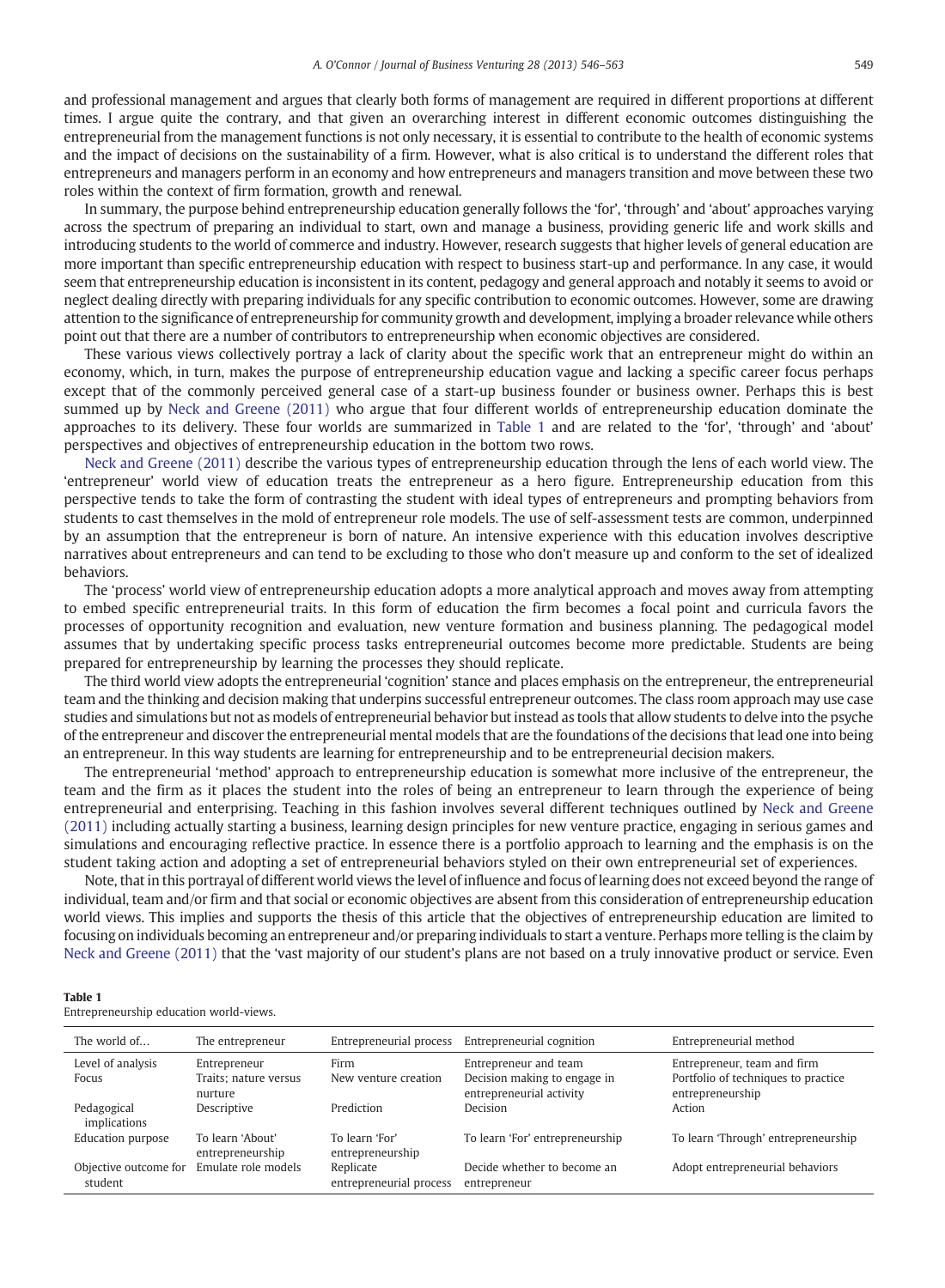more absent is the innovation in business models. This leaves us in the position of largely replicating existing forms of businesses and therefore, even existing kinds of economies' (p. 61).

If this is the case then entrepreneurship education is doing little more than providing an alternative approach to business education and at least one researcher argues that entrepreneurship education belongs anywhere except the business school [\(Hindle,](#page-16-0) [2007](#page-16-0)). Further, if the focus of entrepreneurship education is just naively adding more entrepreneurs (as business owners) to an economy it ignores the fact that the financial reward for most entrepreneurs (those who start a business) is generally poorer than for those who seek employment [\(Shane, 2008, p. 110\)](#page-17-0). Therefore it is little wonder that when socioeconomic justifications for entrepreneurship education are sought it fails to deliver.

The implication of these arguments for entrepreneurship education is that there is a need for explicit distinctions in purpose at higher units of analysis. [Henry et al. \(2005\)](#page-16-0) and [Gordon et al. \(2010\)](#page-16-0) provide support for the case that entrepreneurship programs need to clearly define the purpose in order to achieve specific regional economic development outcomes.

A further consideration of this article is whether government policy is in a position to provide a platform for change upon which distinctive entrepreneurship career pathways can be offered. The potential for government policy may be to influence the education sector toward providing career development pathways for those whose career will impact market and economic dynamics through entrepreneurship activity. This contrasts with the dominant and current entrepreneurship education practices that are either restrictively directed toward those with a business start-up ambition or broadly directed toward attitudinal and behavioral education. Both have a place but both tend to be aimless with respect to economic outcomes if the question of purpose is not addressed, and there is no clear career objective specified.

However, recent theory by [Sarasvathy \(2005\)](#page-17-0) provides the means by which to understand the relationship between the economic objective and the individual entrepreneurial behavior which is fundamental to providing a theoretical underpinning for entrepreneurship education with respect to economic objectives. This will be explored further as the next section is developed.

#### 4. The disputed economic conceptions of entrepreneurship

The complexity of entrepreneurship is evident when considering the number of disciplines that have contributed and at times converged in attempts to explain it ([Hart, 2003\)](#page-16-0). Similarly, [Audretsch \(2004, p. 167\)](#page-15-0) claims that 'entrepreneurship does not correspond nicely with any established academic discipline…' and [Pittaway \(2005, p. 201\)](#page-17-0) observes that 'the concept of the 'entrepreneur' and the function of entrepreneurship in society have ranged extensively within theories'. [Minniti and Lévesque](#page-16-0) [\(2008\)](#page-16-0) have argued that it is important for scholars of entrepreneurship to understand its origins and how it fits generally within the context of economics. After all, entrepreneurship came to prominence through the work of economists. However, since Cantillon's (1680–1734) posthumous publication of Essai sur la nature du commerce en génerál in 1751, that argued for the entrepreneur as arbitrageur, there still remains little agreement on the work that an entrepreneur performs in an economy ([Endres and Woods, 2006](#page-16-0)). The following sections discuss the different economic concepts of the entrepreneur from macro, organizational and individual level perspectives.

#### 4.1. Macroeconomic level conceptions of entrepreneurship

From the perspective of macroeconomics, [Kirzner \(1973, p. 128\)](#page-16-0) describes two forms of entrepreneurial influence on a market; competition and innovation. The first influence, competition, provides a market equilibrating force whereby established firms, operating in competitive markets, appropriate rents through arbitrage ([Alvarez and Barney, 2004](#page-15-0)). In effect, this view stems originally from Cantillon and considers an entrepreneur to be one who starts a business based on an opportunity to meet established market demand serviced by existing competitors with either a cheaper or better product/service that resolves customer needs/wants more efficiently. Ray Kroc of McDonald's fame is such an entrepreneur. By its very nature, competition within a market means that goods and services under this scenario *cannot* embody newness or novelty in such a way that it would immunize a business to competition for any significant period of time. Thus, competition is an antithesis of innovation. [Kirzner](#page-16-0) [\(1973\)](#page-16-0) suggests that this form of entrepreneurship manifests in short-run movements exercised by followers and imitators in a market who squeeze out profit opportunities and beat down the market price toward equilibrium.

By contrast, the economic function of innovation is to disrupt a market by introducing new combinations of products and services that create new markets, while delivering a monopolistic position for a firm for some period of time ([Schumpeter, 1954,](#page-17-0) [p. 897](#page-17-0)). In this case an entrepreneur is one who creates a business that destabilizes the existing market by introducing a product/ service that has no peer and therefore faces no head to head competition. Graeme Clark, inventor of the cochlear ear implant and founder of the Cochlear business is such an entrepreneur. Innovation is a disequilibrating force performing one of two possible effects at the market level. It either makes redundant some supplies to a market by providing more desirable products or services, displacing the demand for older goods, or it adds new offerings 'never before seen' into the market, industry or society therefore expanding the choices for spending provided within an economy. Either way, the market cycle of existing product/service markets described by [Schumpeter \(1961 \[1934\]\)](#page-17-0) are pressured by shifting spending patterns, demand, and potentially supply of other goods and services. [Kirzner \(1973, p. 127\)](#page-16-0) claims that this form of entrepreneurship 'manifests… in long-run economic development of the capitalist system'.

[Kirzner \(1973, p. 73\)](#page-16-0) argued that Schumpeter's economic treatments invoked 'entrepreneurship as an exogenous force lifting the economy from one state of equilibrium [to another]'. [Pittaway \(2005\)](#page-17-0) interprets the function of the entrepreneur in Schumpeter's writings slightly differently and argues that the entrepreneur acts as the source of revolutionary equilibrium.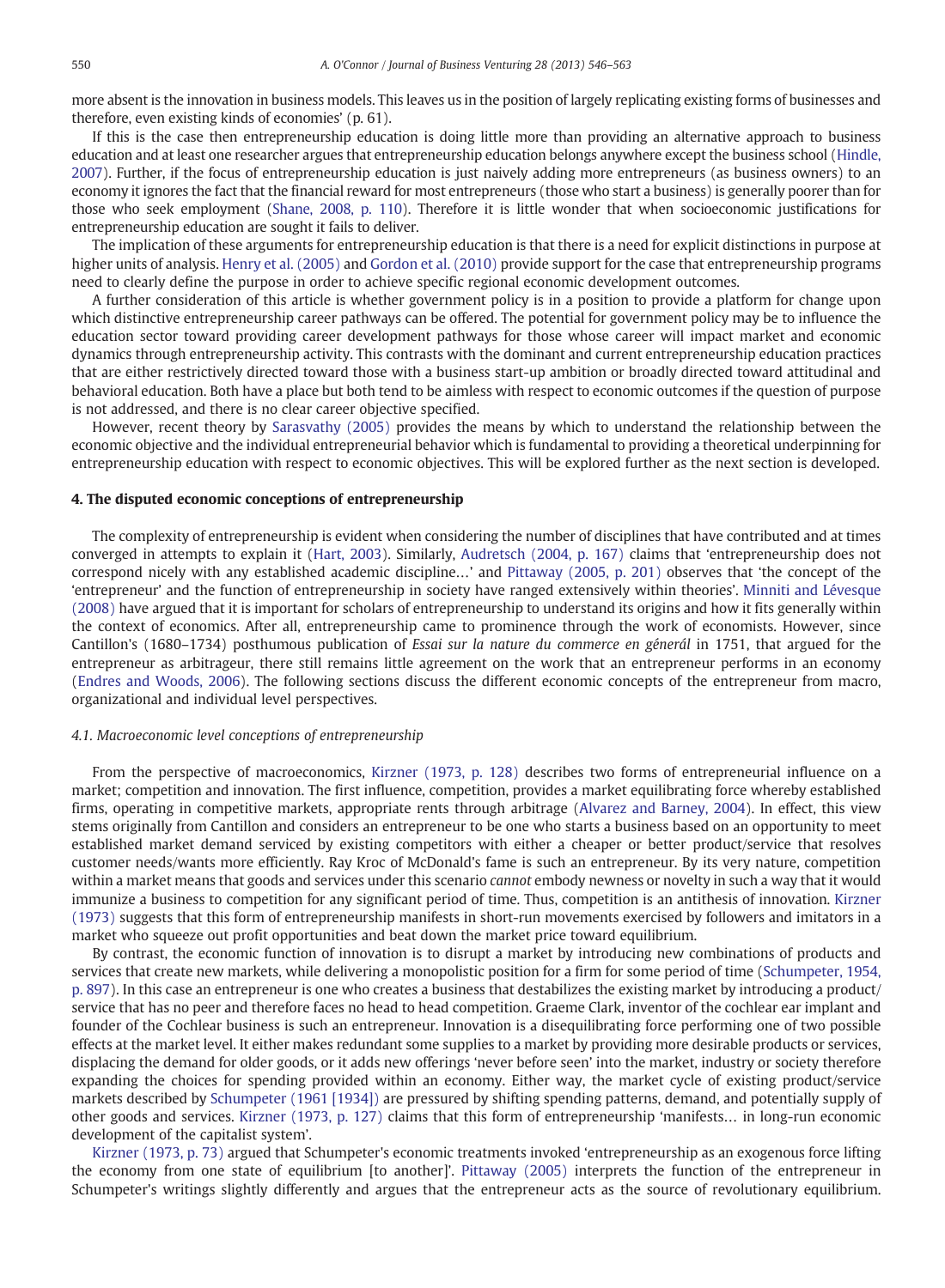Pittaway points out that market behavior is cyclical, oscillating between static and dynamic states. [Cheah \(1990\)](#page-15-0) also portrays the equilibrating and disequilibrating effects of entrepreneurship as a yin and yang. Cheah suggests that one form of entrepreneurship gradually rises to a peak but also 'gives way' to its opposing form of entrepreneurship.

While certain writers (see also for example, [Peneder, 2005, p. 204](#page-17-0)), rightly or wrongly, characterize Schumpeterian development as involving simultaneous processes of both stability and qualitative transformations in the economy, the distinction between these two dynamic extremes has been consistent, although, at times, blurred. This has resulted in some confusion as to whether entrepreneurship occurs inside (endogenous) or outside (exogenous) of the market interactions of an economy.

The assumption that entrepreneurship occurs outside of market forces (exogenous) corresponds with entrepreneurship that is directly associated with economic development (a disequilibrating force). An example of entrepreneurship exogenous to the market is the development and commercialization of research from universities or other research focused organizations. Assuming new to the world technology is the focus of such research (some refer to this as radical innovation), then development, prototyping, proof of concept and market validation all occur prior to trade or sale of the new product or technology. In other words the commercialization process is outside of the market-based economy for the goods or services being developed and is potentially poised to deliver a shock to traders within the market system.

Entrepreneurship considered inside the market dynamic (endogenous) deals with economic productivity through increased market efficiency (an equilibrating force). This conception of entrepreneurship assumes that existing technologies, products or services are being conceived or reconceived for trade to compete with existing market players (this may be conceived by some as incremental innovation) and therefore is grounded by observations of gaps or opportunities that exist inside an established market dynamic to compete with cheaper or differentiated products/services by either new or existing firms.

Beside the two opposite conceptions of entrepreneurship (being for economic development or increased economic productivity) is a third, that of economic growth. In the context of regional development, issues of growth are of primary importance. By way of example, growth becomes a dominant focus when matters of regional development are concerned as exhibited in a special edition of Regional Studies focusing on Entrepreneurship and Regional Development [\(Kitson et al., 2004\)](#page-16-0). In this edition there are seven articles (aside from two editorials); three focus on firm creation ([Fritsch and Mueller, 2004; Lee et al., 2004; Van Stel and Storey, 2004](#page-16-0)); two deal with job and employment growth—one of which linked both firm creation and job growth ([Acs and Armington, 2004; Van Stel](#page-15-0) [and Storey, 2004\)](#page-15-0); a further two investigate regional and macroeconomic growth ([Hjelm and Borgman, 2004; Varga and Schalk,](#page-16-0) [2004\)](#page-16-0) and the last examines economic performance [\(Audretsch and Keilbach, 2004](#page-15-0)). For a dedicated issue on matters of regional development, growth actually appears extensively as a dominant point of discussion.

Significantly, economic growth primarily results from the economic expansionary effects of entrepreneurship within the development and productivity spheres of economic activity. It can be observed that economic growth can occur as a consequence of activity in the economic development context from influences exogenous to a market or from changes within the existing market dynamics that alter market productivity. This underscores potential confusion, as economic growth can be difficult to conceptualize as an isolated function without being underpinned by economic development or improved productivity or it may also arise from sources other than development or productivity gains. In effect, the expansion of new businesses and markets that arise from entrepreneurship in development or productivity is what delivers the objective economic growth outcomes expected from entrepreneurship.

It is not intended to defend or propose superiority of one view of entrepreneurship over another. Instead, the aim of this section is to draw out the distinctions that may assist to define and position the purpose of entrepreneurship for the areas of policy and education. In Fig. 1 the relationship between these three perspectives is shown. Economic development objectives are related to exogenous entrepreneurship or Schumpeterian conceptions of activities outside of an existing market. Economic productivity objectives are concerned with endogenous entrepreneurship and/or the entrepreneurial behavior of existing firms within existing market dynamics. Associated with these two is economic growth which occurs as a consequence of market expansion by the entrepreneurial activities of either new firms or existing firms that deliver such things as regional employment and greater wealth.

#### 4.2. Organizational conceptions of entrepreneurship

[Schumpeter \(1961 \[1934\], p. 74\)](#page-17-0) argued that entrepreneurs are individuals whose function is to create new combinations of ideas, products and markets for an economy and this activity he termed enterprise. Enterprise in this context is not bounded by



Fig. 1. Three economic objectives for entrepreneurship.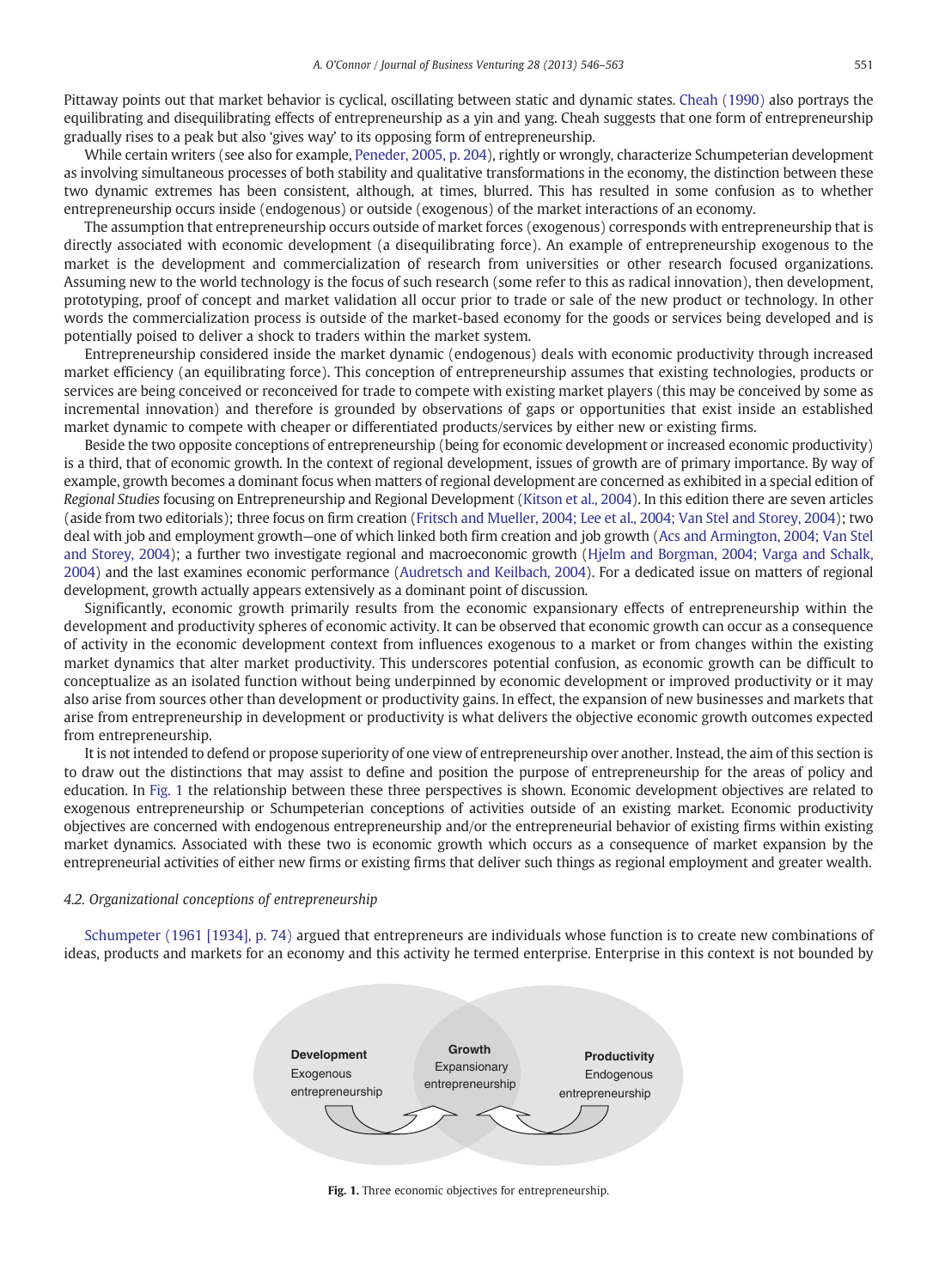formal organizational form. Again, commercialization of university research is an example of enterprise which occurs prior to forming the business entity entering the trading cycle. The Schumpeterian enterprise continues until such time as the various relationships, development funding, collaborative arrangements and the new product or technology is ready for market offering and at which time enterprise gives way to a formalized business entity. Schumpeter himself expressed limited interest in new firm creation and only to the extent that 'new combinations are, as a rule, embodied, as it were, in new firms, which generally do not arise out of the old ones but start producing beside them' [\(Schumpeter, 1961, 1934, p. 66](#page-17-0)).

A close reading of Schumpeter's early work<sup>1</sup> suggests a distinction between enterprise – the source of innovation and disruption to markets, and business – the means of production within existing markets carried out by the firm. However, at the level of the firm and the individual, the academic debate has replicated the sort of confusion that characterizes macroeconomic and market level treatments of entrepreneurship. Views about the activity of the entrepreneur vary considerably, framed as both formal business activities and informal enterprise activities, and sometimes as a confused combination of both.

This confusion has been sustained for an extended period of time spanning a number of decades. For instance, [Knight \(1940,](#page-16-0) [p. 268\)](#page-16-0) claimed that the entrepreneur was responsible for both the forecasting and technological direction, which may be considered part of the disruptive enterprise activities, along with the activities of production, which align with market expansion and growth embraced by business activity. Similarly, [Kilby \(1971, p. 37\)](#page-16-0) later blurs distinctions when he states that, '[a] basic managerial function in any productive enterprise is to synchronize the work of various individuals or groups…'. He also argues that 'in late modernizing economies, the critical entrepreneurial inputs are related to achieving and maintaining efficient production, in contra-distinction to innovation or marketing activities' [\(Kilby, 1971, p. 40, emphasis added\)](#page-16-0). It is plain that Kilby denies scope for the entrepreneur to be engaged with market disruptive innovation as earlier proposed by Schumpeter and places the entrepreneur and enterprise in the context of growing and maintaining organized productivity functions.

More recently, [Casson \(2003, p. 21\)](#page-15-0) too observes that '[i]n practice, though, entrepreneurship is closely identified with private enterprise in a market economy' and 'it is assumed that entrepreneurs operate their business purely with a view to maximizing the profit they obtain from a given amount of effort'. I argue that this type of representation sidesteps the complexity of entrepreneurship by blending different economic functions and this position has significant implications for macroeconomic policy and education interventions.

Studying entrepreneurship simply through the lens of business makes distinctions in economic function difficult as the array of activities within a firm may contribute to more than one economic outcome. A firm throughout its lifecycle may introduce new products and services into a market; grow the market size by increasingly diffusing goods and services into and throughout the market; it may improve efficiencies by decreasing the costs of production and broadening the provision of goods and services; and it may also affect employment growth and decline throughout all of these market interactions. In macroeconomic terms the firm would contribute to economic development, growth and productivity to varying degrees. It is therefore important to draw distinctions between these activities if one wishes to analyze specific forms of contribution to an economy. [Fig. 2](#page-7-0) provides such a distinction by leveraging Schumpeter's views of enterprise and business and describes the kinds of activities that might fall within the scope of each.

#### 4.3. Individual level conceptions of entrepreneurship

As the unit of analysis in entrepreneurship theory becomes refined toward the individual level, the type of economic analysis also shifts. This shift has been reflected in disputes over the appropriateness of various economic theories for entrepreneurship that results in such demarcations as expressed by [Endres and Woods \(2006\)](#page-16-0) between the neoclassical, Austrian and behavioral economists. I argue that these differences are paradoxical in the sense that none in isolation can be explained without reference to the other. What is necessary then is to carry through the logical connections, keeping objectives consistent between the macroeconomic levels of analysis and the actions of individuals at the microeconomic level.

A group of Austrian economists<sup>2</sup> distinguished themselves by proclaiming that entrepreneurship centered on human action influenced by the conditions of a market economy [\(Gunning, 1997\)](#page-16-0). In line with the discussion above, the Austrian school of thought argued that the entrepreneur served to restore the balance between supply and demand as opposed to disrupting the market through the intrusion of innovation. However, the emphasis by this group on the human element laid the path for alternate explanations of the economic model including evolutionary and behavioral economics.

Evolutionary economics attempts to link macro and micro economic explanations. [McKelvey \(1998\)](#page-16-0) suggests that this field of economics is well positioned to account for the actions of individuals or individual firms while acknowledging that general patterns of behavior emerge from within groups. However, evolutionary economics also positions itself as endogenous to the market, assuming economic behavior is governed by existing market forces. For instance [Buenstorf \(2007\)](#page-15-0) locates his evolutionary economic analysis of opportunities within the market process and avoids pre-existing exogenous factors. This assumes that human action deals within the boundaries defined by existing firm and market interactions. However, in line with an economic growth perspective some researchers have started to use evolutionary economics as a means to model the survival

 $<sup>1</sup>$  Despite a shift in focus during Schumpeter's later years which resulted in a demarcation between his early thinking, referred to as Schumpeter I, and his later</sup> approach, known as Schumpeter II [\(Granstrand and Alänge, 1995\)](#page-16-0), Schumpeter did remain true to his early theoretical ideas and continued to argue distinctions that isolated the entrepreneur and enterprise to economic development and introducing market disruption ([Schumpeter, 1954\)](#page-17-0).

<sup>2</sup> Cheah characterized and grouped the three economists, Ludwig von Mises (1881–1972), Friedrich von Hayek (1899–1992) and Israel Kirzner (1930–) to represent the Austrian school of thought.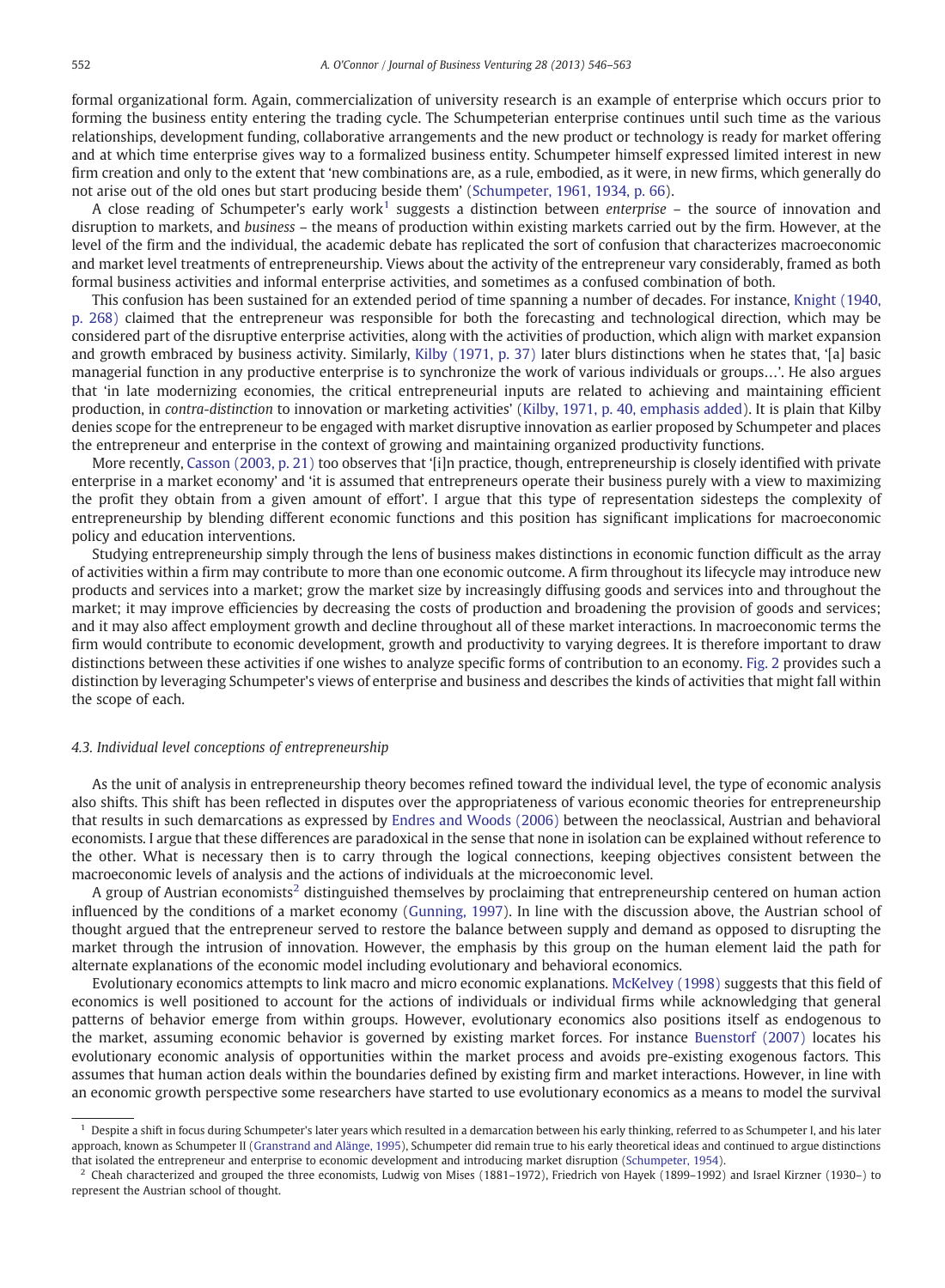<span id="page-7-0"></span>

Fig. 2. The enterprise and business market relationship.

and exit of firms working within the dynamics between the opposing equilibrating and disequilibrating forces to determine growth rates [\(Grebel et al., 2004\)](#page-16-0).

Behavioral economics performs a different function within economic analysis as it attempts to account for the psychophysical elements of human decision making and judgment ([Camerer and Malmendier, 2007](#page-15-0)). It also attempts to explain how the micro level influences macroeconomic outcomes and is also generally applied within the confines of maximizing agents and equilibrium concepts ([Minniti and Lévesque, 2008](#page-16-0)). Notably, Schumpeter's theory of economic development stands in stark contrast to both evolutionary and behavioral economics by avoiding enclosure within the boundaries of the neoclassical economic market model. His entrepreneur is not endogenous or contained within the market process but operates outside of the market as an exogenous influence by introducing new dynamics into the market dynamics.

Recently, [Sarasvathy \(2008\)](#page-17-0) proposed effectuation as a theory to explain the entrepreneurial process and introduces effectual economics as a way to study entrepreneurship as a science of the artificial. This theory, when considered in the context of the economic distinctions proposed in this article helps to complete the behavioral distinctions at the individual level and draws a link to entrepreneurship learning and education.

Sarasvathy argues for a fundamental difference between entrepreneurial and managerial thinking where the former is based upon effectual reasoning and the latter on causal. [Sarasvathy \(2005\)](#page-17-0) also included strategic thinking as a third dimension arguing that creative causal reasoning is its underpinning. This proposition by Sarasvathy conforms neatly to the activities of individuals and teams contributing to different economic performances and provides the grounding for connecting three different forms of individual entrepreneurial activity (effectual, causal and creative causal or strategic) to economic performances.

Building from this position, I argue that an entrepreneur (and their team) who is driven by effectual reasoning will tend to be comfortable in the economic development function seeking innovation, working with uncertain outcomes in uncertain contexts and will comfortably work with the variety of means at hand. In essence effectual entrepreneurship is focused on the application development of new technologies and approaches to market problems creating market ready solutions and innovations for new venture opportunities. The effectual entrepreneur is less concerned with the constraints of existing market and industry dynamics which later requires strategic approaches to develop the business model. Such entrepreneurial types are deeply intrigued by innovation, are relatively fewer in number and through their activities they create the foundations for new businesses and industries performing a development function in an economy.

The entrepreneurial team led by causal reasoning will instead seek arbitrage types of opportunities and tend to coordinate known means to meet defined market objectives with semi-certainty (market and competitor behavior is not entirely predictable but both means and objectives are certain) to contribute to economic productivity functions. The causal entrepreneur may be characterized as fiercely competitive, seeking to outdo, outmaneuver and outperform the established market players with new market entries that re-position the market dynamics, leveraging arbitrage opportunities and improving the market productivity.

The creative causal entrepreneur is the strategist who will be at home with a team in the expansionary economic growth role where survivalist behaviors are required when working with identifiable and available means to produce several strategic alternative means and the methods to meet specific market objectives. The strategic entrepreneur will re-think, re-position, re-design and re-deploy resources and capabilities to establish business models that disrupt or re-orientate existing markets and industries. This entrepreneurial type rapidly deploys the new market entry into the existing market dynamics, expanding and exploiting market opportunities to contribute to growth in an economy. The working context is semi-uncertain, as how the ends will be achieved remains unclear, but the objective of market entry and position is fixed and clear. [Table 2](#page-8-0) summarizes the propositions by Sarasvathy and places them into context of economic objectives.

#### 5. Grounding the theoretical position in policy practice

To elaborate the argument of this article, the Australian government education policy environment can provide a useful example. Policy in Australia is recognized as being strongly influenced by a culture of economic thinking [\(Marginson, 1993;](#page-16-0)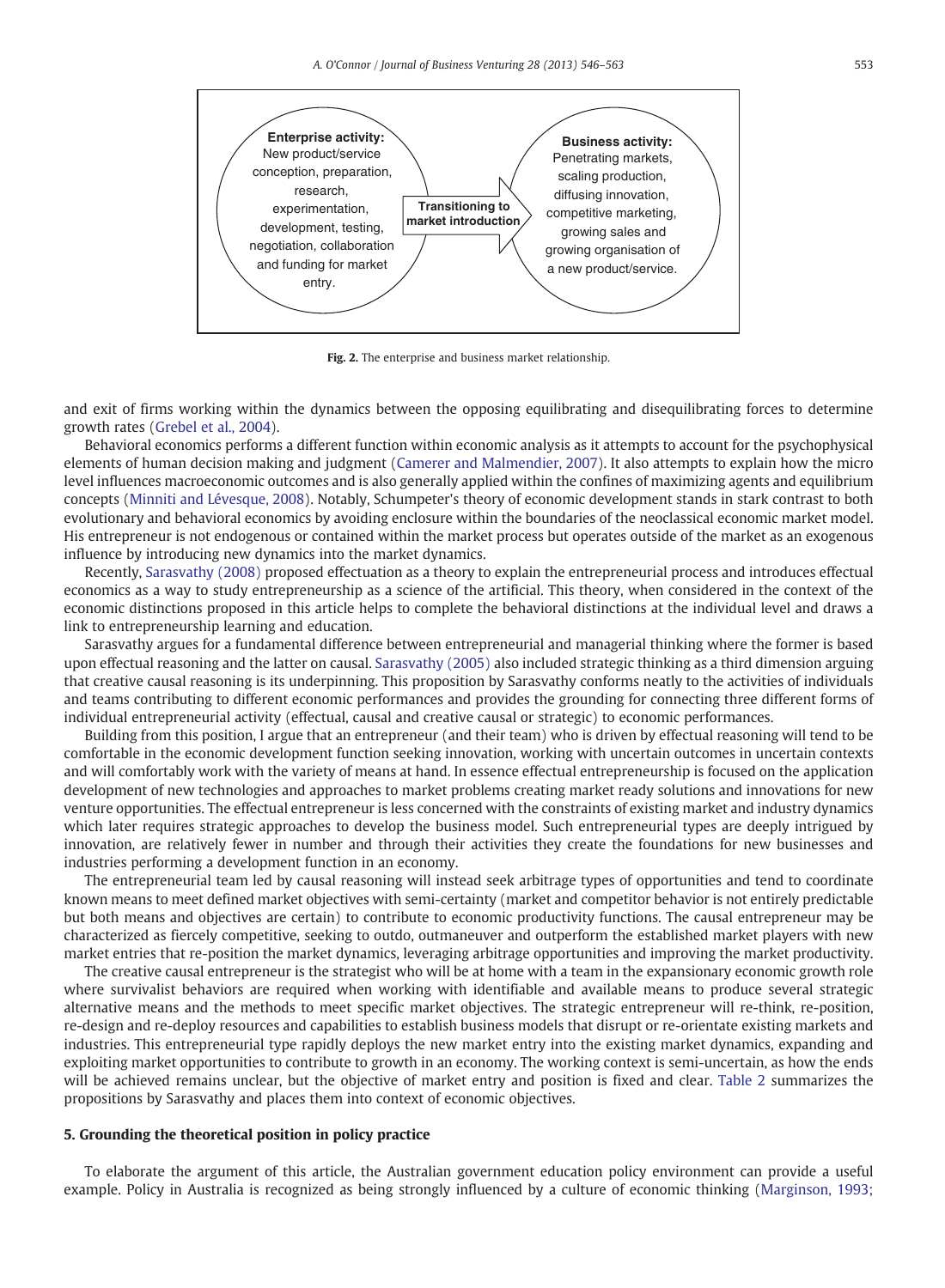<span id="page-8-0"></span>

| Table 2                                             |  |  |  |
|-----------------------------------------------------|--|--|--|
| Individual behavior and economic objective context. |  |  |  |

| Form of reasoning                              | Entrepreneurial distinctions                                                                                        |                                                                                                                    |                                                                                                                   |  |
|------------------------------------------------|---------------------------------------------------------------------------------------------------------------------|--------------------------------------------------------------------------------------------------------------------|-------------------------------------------------------------------------------------------------------------------|--|
|                                                | Effectual                                                                                                           | Creative causal                                                                                                    | Causal                                                                                                            |  |
| Behavior<br>Target outcomes<br>Working context | Innovation seeking<br>Creating an opportunity for market entry<br>Uncertainty, developing means for<br>unknown ends | Survival seeking<br>Securing market position<br>Semi-uncertainty, managing variety<br>of means for identified ends | Arbitrage seeking<br>Superior market performance<br>Semi-certainty, managing known<br>means to achieve known ends |  |
| Proposed economic<br>objective                 | Development                                                                                                         | Growth                                                                                                             | Productivity                                                                                                      |  |

[Meredyth, 1998; Perren and Jennings, 2005](#page-16-0)). Australian policy-making and implementation is achieved with the aid of designated departments. These departments liaise with parliamentary members, invite expert reviews and reports and consult with varied stakeholders to support government objectives with formal policy construction, planning and implementation. The departments also form part of the public channel of communication of the Government's policy initiatives. Therefore the departments mediate between the cultural rationality of government, expressed by [Foucault \(1990\)](#page-16-0), and the formal actions to deliver upon that rationality. The context of changing Australian governments, their different education policies and the shifting associations between departments and the stakeholder relationships are instructive for this research.

The conservative Australian federal government, led by John Howard, during the period 2001 to 2006 made explicit links between innovation and economic development through its 'Backing Australia's Ability' policy ([Commonwealth of Australia,](#page-15-0) [2001](#page-15-0)). This overarching policy statement claimed that the Government believed 'that innovation—developing skills, generating new ideas through research, and turning them into commercial success' was the key to Australia's prosperity. In 2004, the Howard government reconfirmed its ten year commitment to this policy by both extending and enhancing the programs, initiatives and funding ([Commonwealth of Australia, 2004](#page-15-0)).

By contrast, in 2007, the Australian population elected an alternate government into office, led by Kevin Rudd, replaced later by Julia Gillard. The principal policy position of this new government re-focused innovation from one of an economic development agenda – centered on new skills and ideas and turning them into commercial success – to one which emphasized productivity [\(Commonwealth of Australia, 2009](#page-15-0)). The impact this can have on an entrepreneurship education policy becomes apparent when one learns that the department charged with leadership in education in the former government was re-named by the new government from the Department of Education, Science and Training (DEST) to the Department of Education, Employment and Workplace Relations (DEEWR). Innovation, science, technology and commercialization issues were effectively shifted away from the education portfolio and placed instead with the Department for Industry, Innovation, Science and Research (DIISR). This change does not at all suggest that innovation became more or less important but it did place a wholly different emphasis on the innovation agenda from one integrated with the education sector to one intertwined with the contemporary business sector and existing market productive systems.

To exhibit the influence of this change, research conducted during September 2006 explored the DEST website of the Howard conservative government to determine the extent that education policy engaged with issues of enterprise and entrepreneurship. At that time it was readily apparent that policy for entrepreneurship education featured in both the science and technology sectors of higher education while enterprise education was directed toward the secondary school system ([O'Connor, 2009](#page-17-0)). Furthermore, these concepts were linked either explicitly or tacitly to factors of economic development.

A similar search conducted in October 2011 of the DEEWR site<sup>3</sup> reveals that the website for the once prominent Enterprise Education for secondary schools now only contained a definition of enterprise education. Most other found references were connected to either social or indigenous enterprise initiatives. If one further searched the website of the responsible department for innovation, DIISR, for enterprise or entrepreneurship education, as one may expect, no results were returned. This shift in government policy focus had a significant and negative influence on entrepreneurship and enterprise education policy with respect to targeting economic development outcomes. The innovation agenda shifted focus to: increasing university research outcomes and participation, doubling the level of collaboration between universities and industry, growing the number of students undertaking higher degrees by research and increasing industry participation in innovation and research ([Department of](#page-16-0) [Innovation, Industry, Science and Research, 2011\)](#page-16-0). In this mix the education policy in the Schumpeterian sense of economic development, exogenous to market dynamics, is gone and is replaced instead with an education policy for new knowledge production (rather than the enterprise of commercializing new knowledge), social inclusion and welfare objectives. Furthermore, entrepreneurship education is left out of the innovation policy and replaced with the market productivity initiatives that engage existing industry and business sectors in innovation.<sup>4</sup>

 $3$  The 2007 government was re-elected in 2010 as a minority government holding power only with the support of independent members but no wholesale changes have been made to the education policy environment.

As this article was being finalized a new initiative by the government still led by Julia Gillard re-joined education with the innovation portfolio in a reorganization of departments.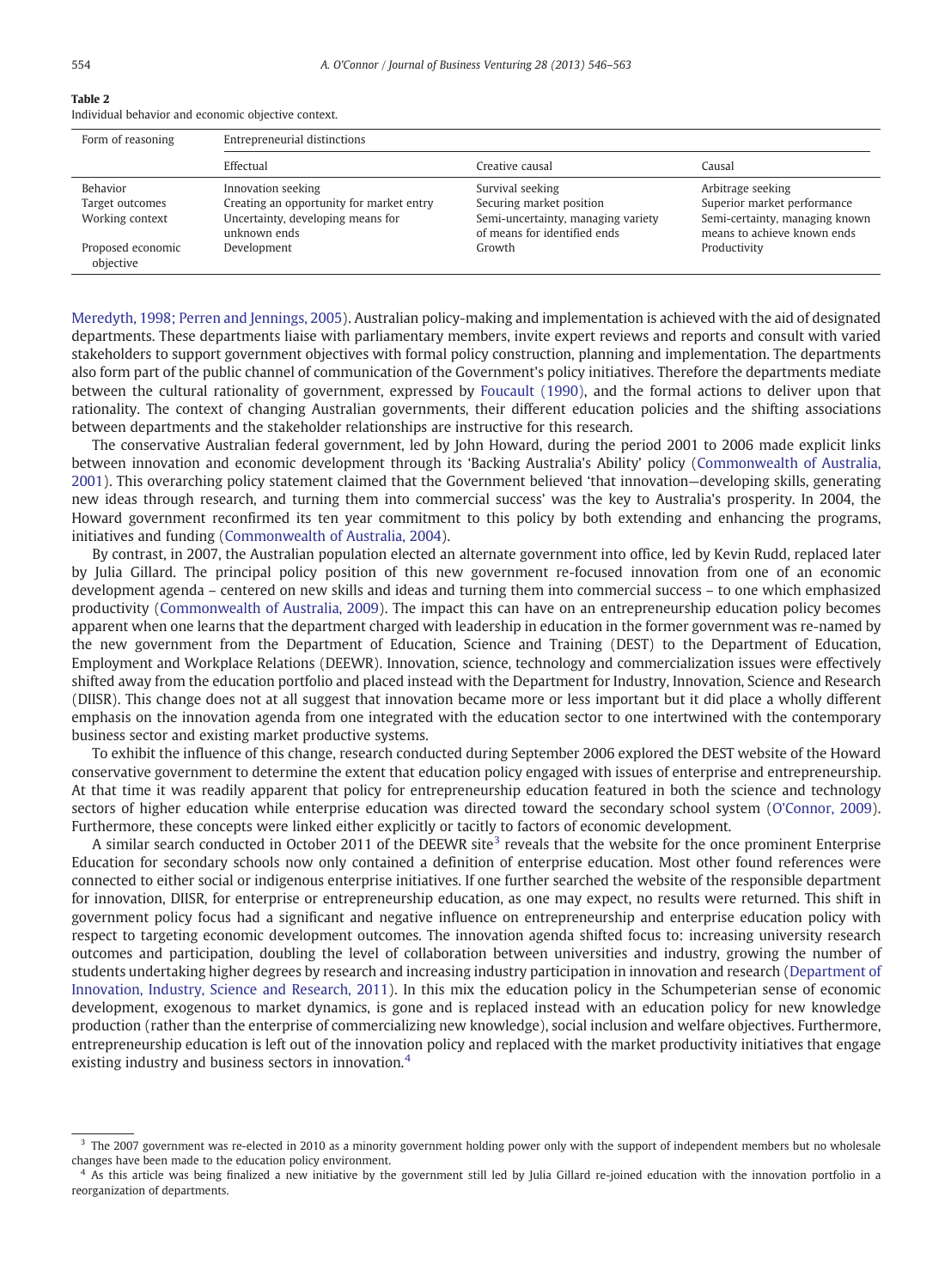The framing of the current Australian policy agenda may assist to locate social entrepreneurship in an economic agenda and aid in refining the definition and understanding of its role in an economy. According to the DEEWR website '[s]ocial enterprises deliver targeted social or community benefits using traditional business principles. Market-based, social enterprise activity is increasingly identified as an innovative and effective model for achieving social change, including social inclusion' [\(Department of](#page-15-0) [Education, Employment and Workplace Relations, 2009](#page-15-0)). This view reflects the social innovation perspectives proposed by [Nicholls \(2010\)](#page-17-0) and exposes an aspect of the government's economic agenda not covered in the development, growth and productivity set of objectives outlined above. Therefore in the following section the issue of a social entrepreneurship policy agenda is discussed with respect to economic purpose.

#### 5.1. The role of social entrepreneurship in an economic policy agenda

The observed part shift in enterprise and entrepreneurship education to a social agenda in the Australian policy setting raises the question of where social entrepreneurship may fit into the economic spectrum. Social entrepreneurship is claimed to have an important role [\(Christie and Honig, 2006](#page-15-0)) in an economy, in particular for wealth creation ([Thompson et al., 2000](#page-17-0)) and local development and poverty reduction [\(Peredo and Chrisman, 2006\)](#page-17-0). Social entrepreneurship has also become an established concept in the area of business ([Peredo and McLean, 2006\)](#page-17-0), and with its meaning not completely understood [\(Thompson, 2002\)](#page-17-0), it still remains in early development [\(Mair and Marti, 2006; Teague, 2006](#page-16-0)). In all, it is argued that there is a lack of construct legitimacy and social entrepreneurship's theoretical content and boundaries are still undefined [\(Short et al., 2009](#page-17-0)) which makes it difficult to legitimately integrate social entrepreneurship into an economic agenda.

The discourse of social entrepreneurship research has largely been grounded by first, studies of the social entrepreneur, and second, the community and cooperative social organizations that emulate enterprise and commercial business ([Nicholls, 2010\)](#page-17-0). A third approach adopts a social innovation perspective that proposes 'social entrepreneurship as being a process of change in the delivery of public goods and social/environmental services' [\(Nicholls, 2010 p. 626](#page-17-0)). This third perspective moves into a systems approach and 'argues that market failures in public and environmental goods can only be addressed by systems change rather than a socialization of business' ([Nicholls, 2010, p. 626](#page-17-0)).

By adopting a social entrepreneurship policy agenda the aim is to increase the utility of economic and market driven solutions to social issues. Utility in economics is generally referred to as the ability of a good or service to satisfy a user ([Bannock et al.,](#page-15-0) [2003](#page-15-0)). I propose that by adapting this view to the social entrepreneurship context economic utility can be defined as the ability of an economic model to extend to the provision of goods and/or services that ultimately satisfy social needs. For instance, in the Australian case, establishing trading businesses in Indigenous communities as a means to relieving welfare dependence and creating financial independence, dignity and self-sustaining Indigenous communities is utilizing an economic model to solve a social problem. In this way the application of an economic model will increase the utility of economics to solve a pressing social issue. The activity in this case assumes the lack of a market and is therefore exogenous to the existing market dynamics, requires work to develop a formal business activity and is therefore an enterprise that requires an entrepreneur working toward an unknown end with a variety of means which is therefore in need of effectual reasoning until the business objective is clear at which time the work becomes strategic.

This double bottom line accounting (using economic and social metrics) reflects the objectives of social entrepreneurship and an increased utility of economic models. However regrettably, matters of economic utility are often avoided with respect to explaining or understanding entrepreneurship as this perspective tends to complicate the analysis of economic actor behavior ([Alvarez and Barney,](#page-15-0) [2004\)](#page-15-0). As social entrepreneurship emerges as a particular and discreet research area, the analysis provided in this paper suggests that scholars will no longer be able to avoid examining the issues of economic utility when confronting the social entrepreneurship context.

As a result of first, the theoretical enquiry of the literature and then the empirical grounding of these ideas in a policy case study, four distinct objectives in terms of economic policy can be identified which impact upon the formulation and delivery of entrepreneurship education. [Table 3](#page-10-0) draws together the behavioral distinctions within the context of the different economic objectives and provides the conceptual grounding for the remaining sections of the paper.

In [Table 3](#page-10-0) the four distinguishing economic objectives are connected to individual entrepreneurial characteristics in terms of the reasoning necessary for an entrepreneur to potentially contribute to the specific economic objectives. The table is further divided into three levels to indicate the different levels of analysis. The top two rows place the analysis in macroeconomic terms with respect to objective and market context; either endogenous (within) or exogenous (outside of) the existing market dynamics. The shaded three middle rows indicate the organizational level of either enterprise, transitional or business activity and the objectives of these organizational types; social change, innovation, survival or arbitrage. The teams within these different forms of organization are also oriented toward a different task; to explore market opportunities within uncertain contexts, experiment with business models to create sustainable value in semi-uncertain new market contexts or to exploit and coordinate arbitrage opportunities in semi-certain existing market contexts.

#### 6. Joining the dots between entrepreneurship education and economic policy

[Acs \(2008\)](#page-15-0) points out that raising entrepreneurial competence is a main policy issue for governments seeking growth outcomes. The [OECD \(2011\)](#page-17-0) report on skills for innovation and research suggests that government policy needs to pay more attention to the skill development and the flexibility of those in academic careers. Furthermore it claims that a broad range of skills, including 'soft skills', will become an increasingly important contribution to innovation in a nation. The OECD report also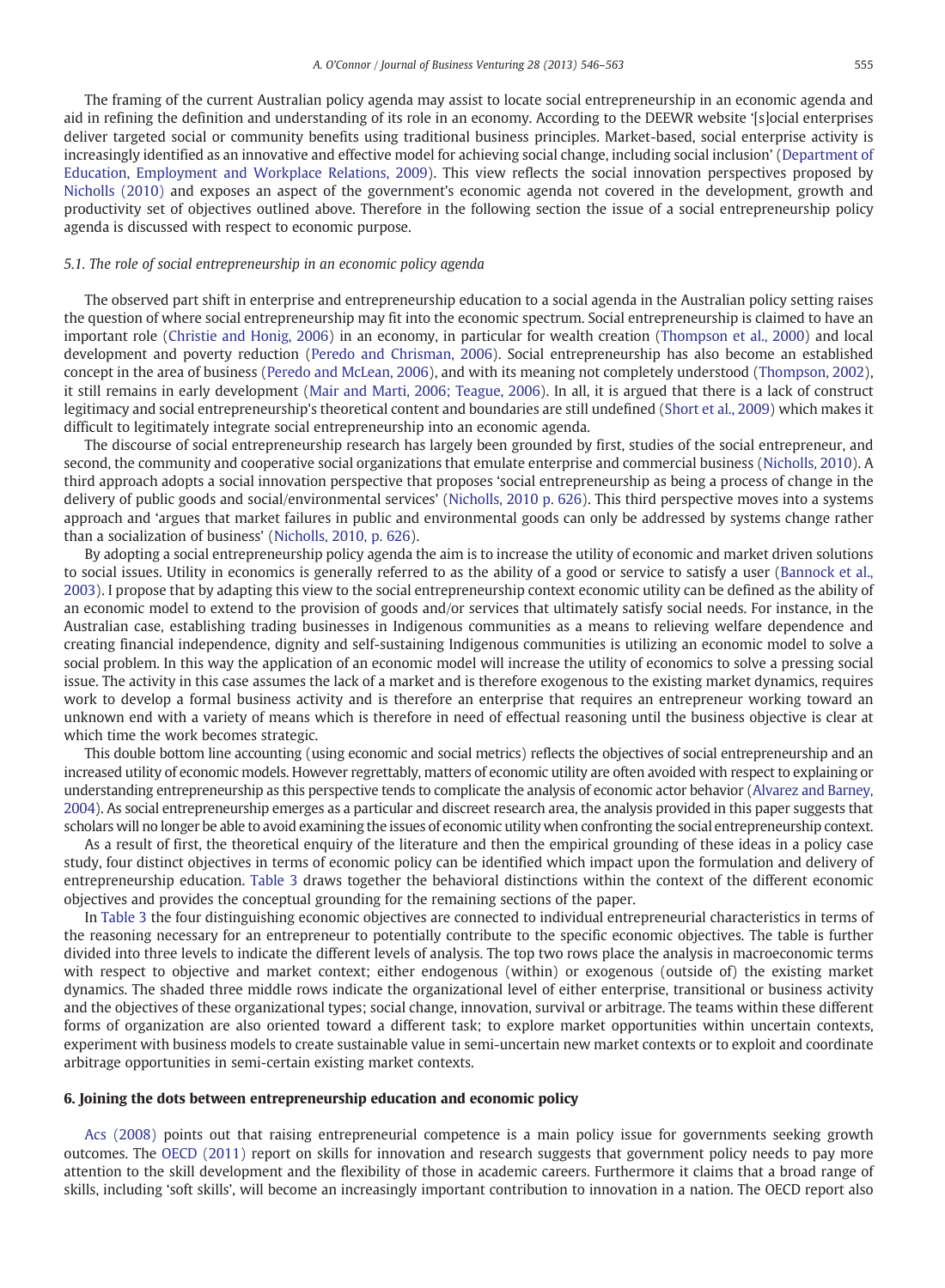<span id="page-10-0"></span>

| Table 3 |                                                 |
|---------|-------------------------------------------------|
|         | Units of analysis and behavioral relationships. |

| Unit of analysis                | <b>Behavioral distinctions</b>         |                                        |                                                              |                                  |  |
|---------------------------------|----------------------------------------|----------------------------------------|--------------------------------------------------------------|----------------------------------|--|
| Economic<br>objective           | Utility                                | Development                            | Growth                                                       | Productivity                     |  |
| Market context                  | Exogenous                              | Exogenous                              | Expansionary                                                 | Endogenous                       |  |
| Firm level<br>objective         | Seeking social<br>change               | Innovation seeking                     | Survival seeking                                             | Arbitrage seeking                |  |
| Organisational<br>form          | Enterprise                             | Enterprise                             | Transitional<br>(enterprise to<br>business<br>establishment) | <b>Business</b>                  |  |
| Team or group<br>task           | Exploration and<br>uncertainty bearing | Exploration and<br>uncertainty bearing | Experimentation<br>and value creation                        | Exploitation and<br>coordination |  |
| Individual form<br>of reasoning | Effectual                              | Effectual                              | Creative causal                                              | Causal                           |  |

argues that entrepreneurial skills and capabilities are an essential element for an innovation system but acknowledges that there is no strong evidence that correlates entrepreneurship education with any subsequent performance. [Shane \(2008\)](#page-17-0) also emphasizes that education for would-be entrepreneurs needs to be aimed at making them more successful in their activity rather than just be encouraging of their decision to start a business. The thrust of this present article is to argue that, in order to establish an evidence base, the relationship between entrepreneurship education and policy objectives requires greater and closer attention. [Fig. 3](#page-11-0) summarizes the four policy objectives and demonstrates the relationship between each that may account for variations in entrepreneurial behavior and provides a basis upon which to focus entrepreneurship education drawing upon the different sites for entrepreneurship education:

- Economic development drawing upon innovation through the knowledge sector (universities and other research intensive organizations) to create new market and new industry platforms. Entrepreneurship education in this field would be designed to facilitate effectual and strategic entrepreneurs and the curricula would emphasize radical innovation and the models of entrepreneurial process that deliver innovation, new ventures and disruptive business models.
- Economic productivity focusing on innovation through existing firms and existing markets to improve market efficiency. The form of entrepreneurship education in this context would be adapted to causal and strategic entrepreneurs focusing on competitive market places, strategic positioning and incremental innovation as a means to re-position, re-deploy and develop new resources and capabilities. Existing firms and entrepreneurs within existing firms [\(often referred to as](#page-17-0) 'intrapreneurs' [see Pinchot and Pellman, 1999\)](#page-17-0) would be primarily targeted and strategic change objectives with a view to improving the market productivity would assume a higher priority than new venture outcomes.
- Economic utility that targets innovation through the social sector to transition social welfare activity to market driven models. The models of entrepreneurship in focus for education in this sector will elaborate a mission driven perspective of social change and positive social outcomes drawing heavily upon hybrid models of economic and social business. Effectual and strategic entrepreneurs would be expected among the student population and emphasis would be placed on new ventures that disrupt and replace social welfare and government support programs.
- Economic growth whereby the informal activities from any of the three economic areas give way to formalization and being transformed into active contributors to the dynamics of an economy (represented by the arrows leading back out to the sectors and the different arrow sizes suggesting varying return to the sectors). It should be noted however that economic growth occurs as a consequence of activity in the other three areas. Nevertheless, at the human actor level, the skills, knowledge and experience of growing a business that is actively contributing to economic growth are categorically different to the challenges and objectives of working with enterprise for economic development, or utility, or with business for achieving greater productivity. This form of entrepreneurship education would be almost entirely strategic in its nature with a focus on how new firms or firms re-inventing their market position survive and thrive in hostile market and industry dynamics.

The odd shape of the figure represents the proposition of different sizes of relative contribution to overall economic performance from each sector. In economic terms, the corporate sector, which includes all small, medium and large formalized businesses, is the sector that can easily attract the most policy attention from government and service provision from education institutions. However, by superimposing the various economic objectives with the relevant types of entrepreneurship, targeting policy and education outcomes to these different segments of activity makes evaluative research and policy decisions more readily transparent.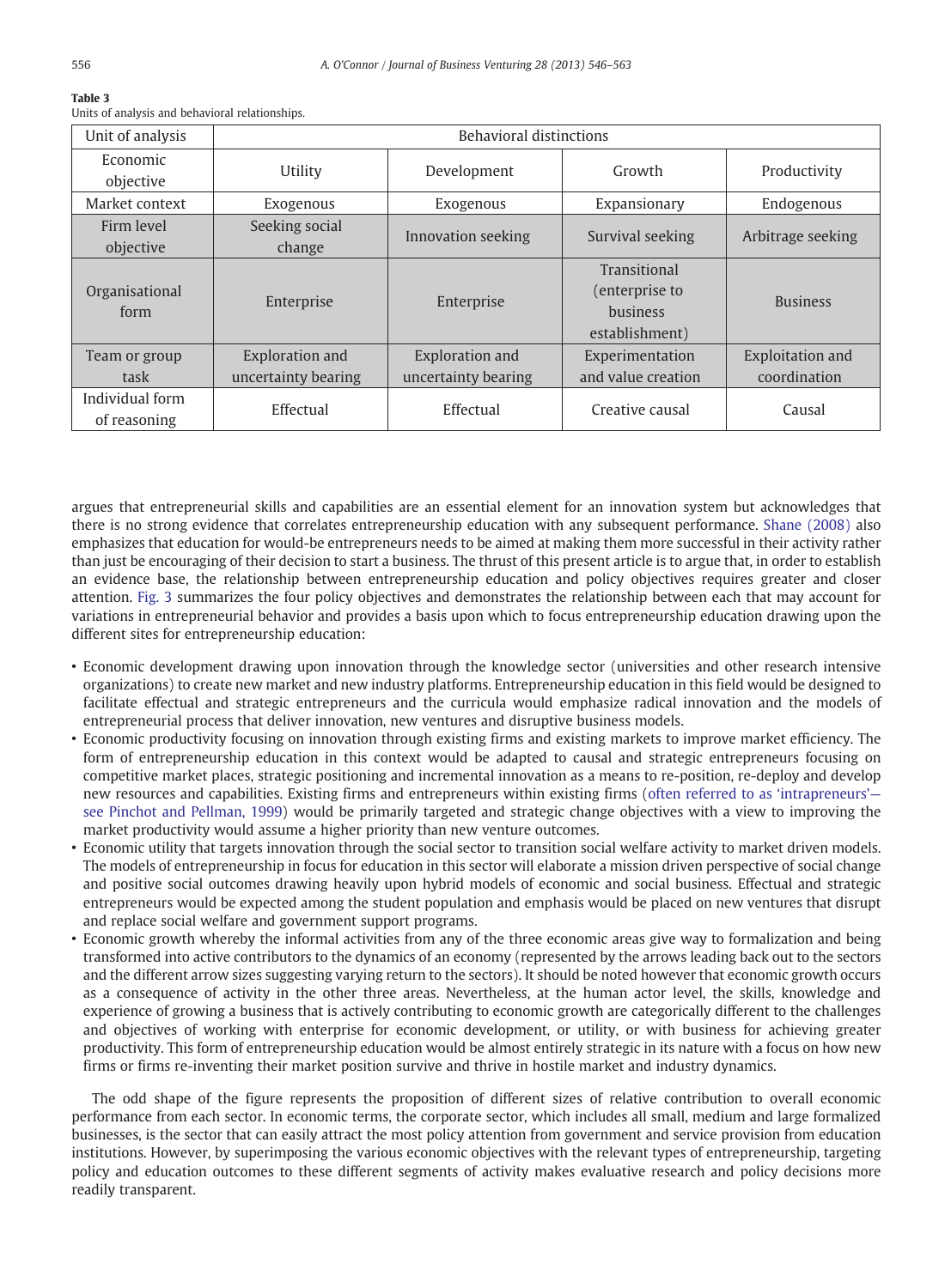<span id="page-11-0"></span>

Fig. 3. Relating sectors to the economic objectives.

#### 7. Moving toward a research agenda

The above discussion makes apparent the diversity of thinking about entrepreneurship as a phenomenon. Some economists, (as well as psychologists and sociologists) argue that entrepreneurship is associated with the behaviors of individuals at the micro-level. Many more affix entrepreneurship to the operations of firms. The policy concern however relates to the impact of entrepreneurship at the macro-levels of national and/or regional economies. [Davidsson \(2005, p. 6\)](#page-15-0) supports this view when he argues that the entrepreneurship phenomenon is a micro-level behavior that has 'hugely important macro-level implications'.

The inquiry conducted by this research suggests four propositions for policy that may prove useful for directing entrepreneurship education toward more defined practices at the micro level to contribute to macroeconomic purposes. The theoretical nature of the research implies the need for further testing of these ideas and, therefore, provides the foundation for a specific research agenda.

The first proposition stems from the problematic definition of purpose for entrepreneurship education. [Stevenson and](#page-17-0) [Lundström \(2002\)](#page-17-0) outlined two schools of thought with respect to government policy on entrepreneurship education. The first links entrepreneurship and enterprise to a 'human attribute' and this was found to be the dominant thinking of the Australian conservative government's education policy ([O'Connor, 2009\)](#page-17-0) during the Howard years. This represented a divergence of thinking from other governments who instead favored an 'economic school' of thought ([Stevenson and Lundström, 2002\)](#page-17-0) when conceiving entrepreneurship education policy.

The 'human attribute' concept of entrepreneurship education has tended to manifest as enterprise education which generally has a preoccupation with developing the enterprising 'actor' [\(Hytti and O'Gorman, 2004\)](#page-16-0). However, [Hytti and O'Gorman \(2004\)](#page-16-0) also note that the objectives of specific programs may vary dramatically and in practice it may mean much more; a point that seems to resonate with [Neck and Greene's \(2011\)](#page-17-0) distinctions between four primary world views on entrepreneurship education.

In Australia, during the conservative Howard government years, enterprise education was targeted toward the secondary school system with an Enterprise Education program. According to a report on the program the 'enterprise education [was] about broadening career possibilities and options, rather than focusing students on a specific job pathway' ([Erebus Consulting Partners,](#page-16-0) [2004, p. 87\)](#page-16-0). This approach would seem to adopt the world view of method to entrepreneurship education being about teaching 'through' entrepreneurship.

If enterprise education is not considered as an education directed toward a specific career or economic work it instead tends to identify with a general form of education with no defined career roles or pathways. By recognizing that enterprise is a distinct activity in an economy, exogenous to market dynamics, characterized by informal organization, innovation seeking and an actor with effectual reasoning that contributes in various ways to economic development and utility, education can be framed for the legitimate activity involving a specific set of social processes that advance the economic well-being of a community in defined ways. Therefore, the first proposition suggests that government policy needs to maintain the notion of the entrepreneur and their enterprise to describe its economic concern and consider enterprise as a work construct, in informal settings that has a specific goal of creating ventures that may affect either economic development or utility.

**Proposition 1.** Policy makers should differentiate the economic development and utility functions of the entrepreneur and enterprise from the business owner/manager and business with its productivity function.

By first differentiating the entrepreneur and their enterprise from the business owner/manager and the productive activity of business, the question of where enterprise is sited within an economy comes into focus. As a policy instrument, entrepreneurship education can be co-located in different sectors of the economy which in turn may lead to more strident entrepreneurial activity being directed toward its associated economic outcome. For instance during the Australian Howard government years emphasis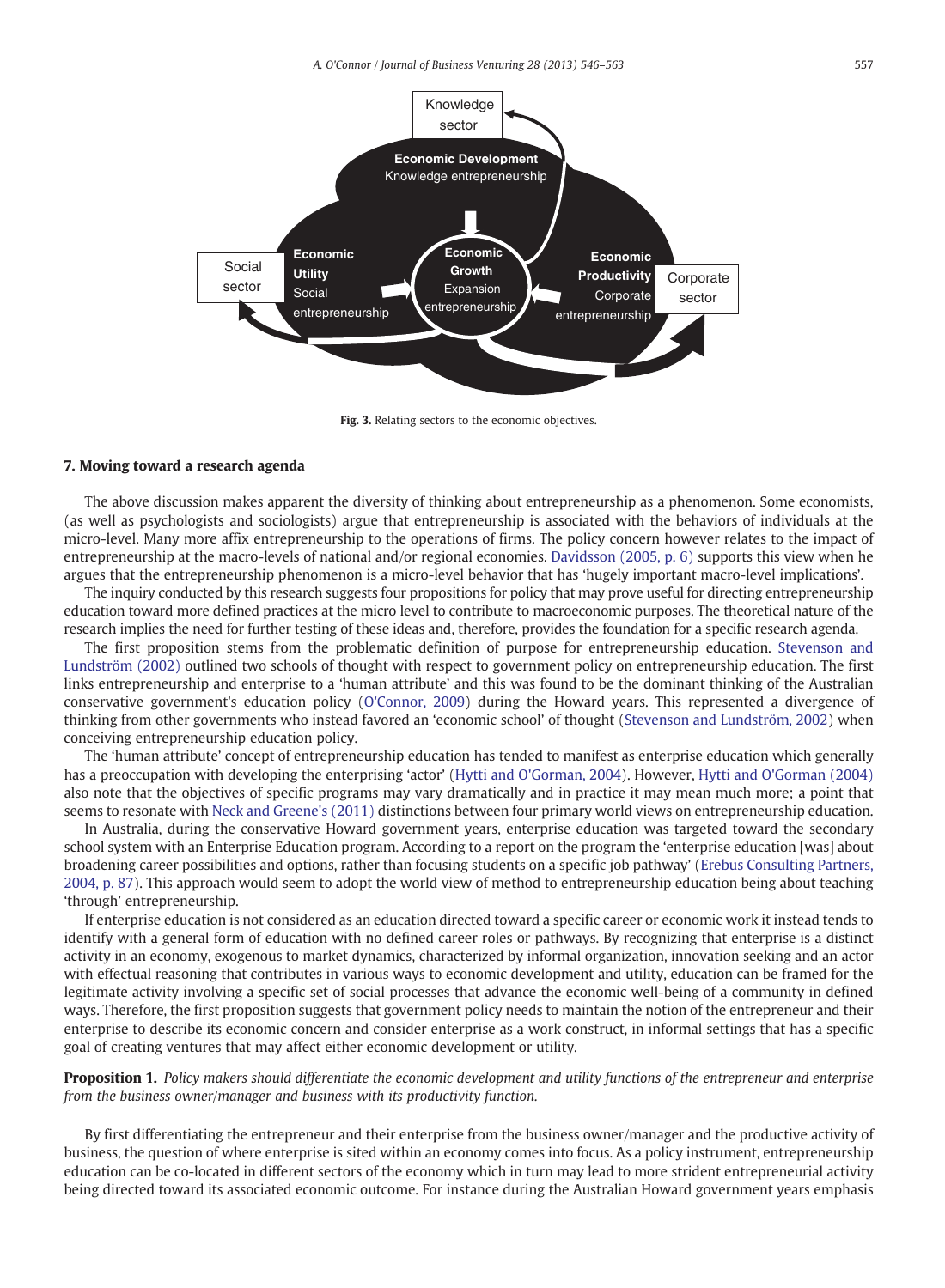on entrepreneurship education was not only directed toward secondary schools but also to the university science and technology sector ([O'Connor, 2009\)](#page-17-0). The objective was to create economic development outcomes from new knowledge. By contrast the Rudd/Gillard government located the entrepreneurship concept to emphasize economic utility objectives by focusing on social enterprise to address indigenous and social needs of the economy ([Department of Education, Employment and Workplace](#page-15-0) [Relations, 2009\)](#page-15-0).

This leads to the second proposition which suggests that in order to achieve specific economic outcomes entrepreneurship education needs to be co-located with the requisite sector that will drive that particular economic objective. Therefore, government policy will need to direct programs and initiatives toward the appropriate sectors to achieve the relevant economic outcome.

**Proposition 2.** Policy-makers should design entrepreneurship education policy that fosters the introduction of programs for entrepreneurship in the knowledge, corporate or social sectors to achieve economic development, productivity or utility respectively.

In order for entrepreneurship education to contribute to economic outcomes, there must be some connection between it and the formal activity that provides potential to achieve contributions to economic growth. This places entrepreneurship education, in some sense, within the realms of vocational education and, as discussed in a previous section, the education sector acknowledges that the formation of a business (particularly education 'for' entrepreneurship) is one focus of entrepreneurship education. Notwithstanding that other forms of entrepreneurship education have a place and function (education 'about' and 'through' entrepreneurship for instance) that is useful for those who wish to assist and contribute to the creation of new ventures without necessarily being the entrepreneur. The potential is for policy to explicitly position entrepreneurship education with formal business formations derived from enterprise in the knowledge, social or commercial sectors.

In the Australian case, the value of connecting business activity to learning that benefits the national economic system can be readily observed at the policy formation and application levels. For instance during the formation of the Rudd/Gillard government's innovation policy platforms, the preparatory report for government policy, Venturous Australia, stated that: 'Innovation is not just about initial discovery; it is also about learning—learning by doing, learning by applying technology and equipment and learning by interacting with others' [\(Cutler and Company Pty Ltd., 2008 p. 33](#page-15-0)). The follow-on policy document of the Rudd/Gillard government picked up this idea and claimed: 'With [the importance of business innovation] in mind, the Australian Government will… [i]mprove innovation skills and workplace capabilities, including management and leadership skills' [\(Commonwealth of Australia, 2009, p. 6\)](#page-15-0). Regrettably though the policy document does not address specifically issues of entrepreneurship education; instead, under the government's commitment to skills development, increasing opportunities for research qualifications and career pathways for researchers is emphasized that effectively disconnects it from business formation, applications and subsequent growth. Propositions 3a and 3b therefore addresses the need for policy to make explicit connections between entrepreneurship education and formalized business activity and is offered in two parts. The first part emphasizes the need for entrepreneurship education to meet the transitional skills between the market introduction of ideas and the survival and subsequent growth of the venture that will yield an expansionary effect on the economy. The second part makes clear the need for entrepreneurship education for co-contributors to entrepreneurship from those sectors of the economy that contribute to economic growth outcomes such as commercialization officers, new venture and innovation consultants, funders of new ventures, legal and other advisors to new ventures and indeed policy-makers and government regional development agencies.

**Proposition 3a.** To influence economic growth, policy-makers should support and encourage the provision of entrepreneurship education as a means to connect new ideas, technologies and new applications of knowledge to business formation and expansion.

Proposition 3b. To influence economic growth, policy-makers should support and encourage the provision of entrepreneurship education to entrepreneurship co-contributors who assist and facilitate the connection of new ideas, technologies and new applications of knowledge to business formation and expansion in relevant sectors of the economy.

In order to connect new ideas, technologies and new applications of knowledge to business formation and expansion, I argue that the type of education needs to adapt to the specific intent of the distinct activities in each entrepreneurship education site. In terms suggested by [Sarasvathy \(2005\)](#page-17-0), the focus of entrepreneurship education will need to alter depending upon the targeted stage of development between generating and creating ideas, formalizing and creating a business venture, expanding and growing market penetration and the role an individual may play in entrepreneurship. At the informal end of the spectrum (creating and developing ideas for economic development) the major task is to imagine and define new ends given the range of means at the entrepreneur's disposal (innovation seeking) within the specific knowledge, social or commercial site for entrepreneurship education. At the transitional stage (establishing and/or expanding a business venture for economic growth), informal activity becomes formalized and therefore the nature of entrepreneurship education becomes more objective and the task becomes a manipulation of means to achieve a more specific end; the survival and prosperity of a new formal business entity. With the formal business entity established both the objective and the means are fixed and causal logics take over with an efficiency improvement focus for the entity (market penetration with increased productivity). To ensure sustained advancement of each formal entity, the firm must then re-engage to some extent with the informal and transitional entrepreneurship activities meaning that effectual and creative causal reasoning needs to re-surface.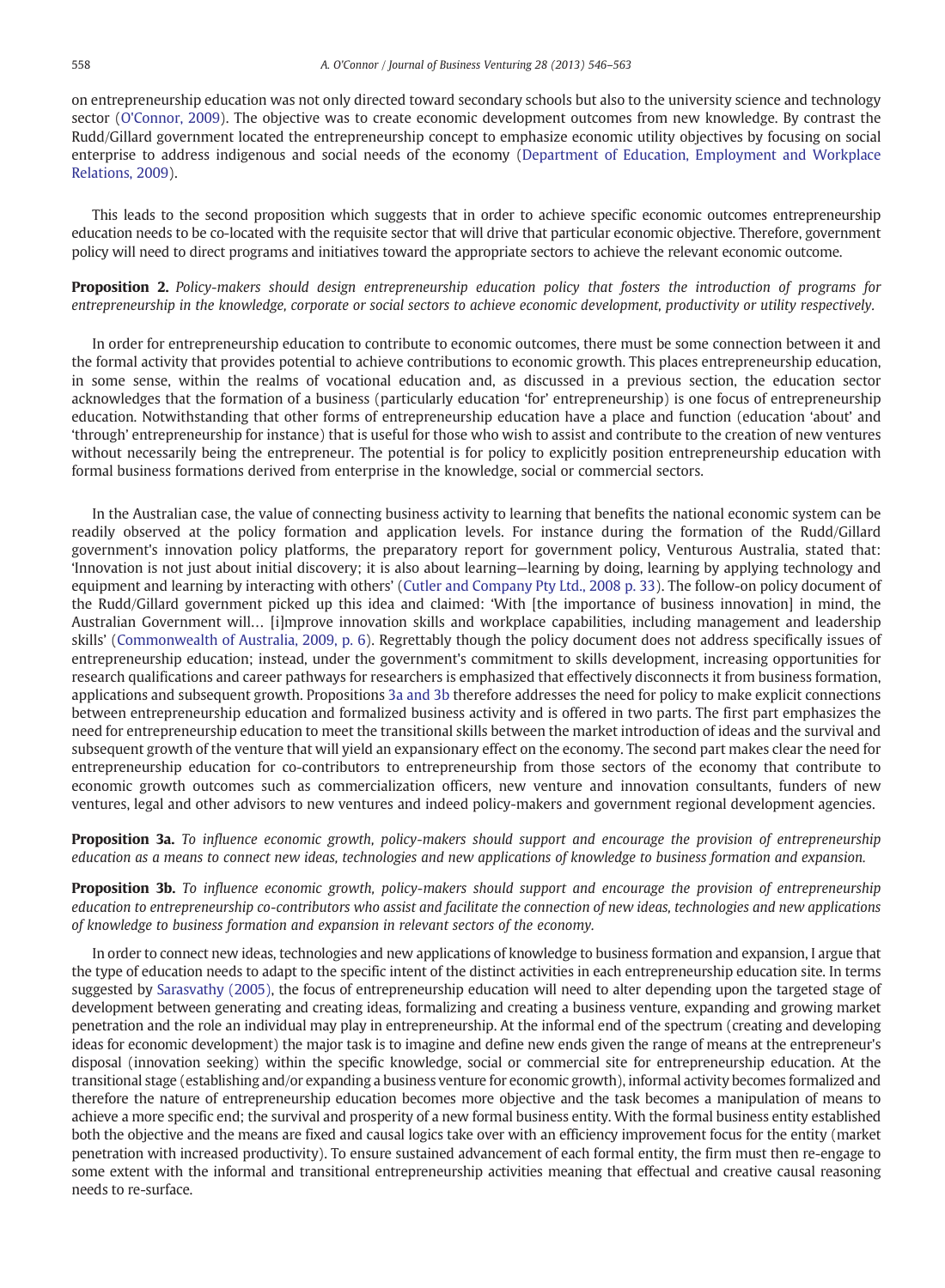In teaching entrepreneurship, [Sarasvathy \(2008, p. 231\)](#page-17-0) refers to 'two toolboxes – causal and effectual – and how to use them effectively in the creation of new ventures'. I argue, in accordance with [Sarasvathy \(2005\),](#page-17-0) that in fact there are three tool boxes used by entrepreneurial actors with strategic reasoning being the transitional toolbox needed to bridge between the creation of a market idea and managing the business and efficient delivery of the marketed product/service. However, the management of a business for optimal efficiency is not the purpose of entrepreneurship education and therefore causal logic will only be explicit to the extent that it is necessary for a student to understand the strategic objective in creating a new venture. As [Sarasvathy \(2005\)](#page-17-0) explains, in creating a new venture a number of problems are encountered which require causal reasoning and decision making; however as designers of a new venture an entrepreneur has a range of means available to them and therefore an emphasis should be placed on effectual and creative causal reasoning to arrive at strategic decisions for market entry and not just managerial decisions. Once these strategic decisions are in place it then becomes the task of management to work within the means made available by the strategic decisions to optimize the productivity of the venture. This position is the foundation for Proposition 4.

Proposition 4. Policy-makers should ensure that entrepreneurship education emphasizes effectual and strategic reasoning that optimizes sustainable business creation and survival over causal reasoning that optimizes business productivity.

#### 8. The implications for entrepreneurship education: refining the objectives

The importance of entrepreneurship to a nation is a long-held viewpoint. Perhaps for this reason entrepreneurship has attracted a broad range of interests and at least one perspective considers that it is a societal phenomenon ([Davidsson, 2003\)](#page-15-0). If this is the case, entrepreneurship education may also be held accountable for a diverse range of ambitions that dilute any one intended effect. In turn, public policy that holds intent to make substantial improvement in a nation's economic well-being, through say innovation, may find that entrepreneurship education (if it is employed) fails to achieve its economic objectives because the education programs and initiatives are enacted in the wrong place by those with misaligned assumptions or a diversity of opinion about what entrepreneurship is and does. While many alternate aims may each be worthwhile and appealing, it is essential that the ambitions for any particular entrepreneurship education are clear and distinct for reasons that include not only the need to construct an appropriate evaluation framework, but also the need to maintain an integrity that will sustain entrepreneurship as a legitimate field that has genuine purpose [\(Matlay, 2006\)](#page-16-0).

In this article an alternate concept is offered that references entrepreneurship education to economic and market level outcomes rather than simply business start-up or developing entrepreneurial attitudes and intentions. This suggests a definition for entrepreneurship that describes it as a social process involving the efforts of individuals in activities that ultimately have economic implications at a regional and/or national level. The primary economic foci are fourfold; economic development, productivity, utility and growth. Entrepreneurship careers, when considered in this way, take on new meaning and raise the issue of career education pathways for those who wish to play a role within the activity of building new economic contributions. This includes all those who contribute to the creation, development and introduction of market disruptive goods and services [\(Schumpeter, 1961 \[1934\]](#page-17-0)) but who are not necessarily attracted or predisposed to the idea of starting and/or owning their own business.

The perspective outlined in this article and represented by [Table 3](#page-10-0) suggests that the sectoral site of entrepreneurship education, the focused content with respect to organizational form and team objectives and the imparting of different forms of reasoning at the individual level are all critical to establishing inputs into achieving specific economic outcomes. For instance, in the Australian case, the Howard conservative government attempted to use entrepreneurship education as an explicit instrument. This involved first developing Enterprise Education for secondary schools as a broad-base, platform knowledge for economic contribution. Second, research students in the higher education 'knowledge' sector were targeted as a means to stimulate economic development. However, to achieve specific outcomes from this approach it would mean that specific world views for entrepreneurship education should be dominant in each form of delivery. In the Australian case, adopting an entrepreneurship education based upon entrepreneurial method would be highly suitable for enterprise education in secondary schools to impart a fundamental knowledge about the skills through entrepreneurship. In the higher education sector employing the process and cognitive world views for entrepreneurship education would be more appropriate to prepare individuals for entrepreneurship if these world views were framed in a way to assist would-be entrepreneurs to be more successful.

By contrast, the later alternate Rudd/Gillard government targeted entrepreneurship education toward the social and disadvantaged sectors of the community to achieve economic utility outcomes which would suggest again the adoption of process and cognitive world view practices for entrepreneurship education. At the same time, espousing an economic productivity agenda, the Rudd/Gillard government directed innovation policies toward the corporate sector (small, medium and large businesses). The focus on this sector though omits any use of entrepreneurship education and instead relies on other devices in an attempt to link new knowledge to the productivity agenda of existing businesses. By doing so, I argue that, while entrepreneurship education for economic development has been all but lost, there is also an opportunity to utilize entrepreneurship education to discover new ways and market mechanisms that will impact the productivity policy agenda through delivery of a combination of process, cognitive and method entrepreneurship education practices.

[Block and Stumpf \(1992\)](#page-15-0) proposed long ago that entrepreneurship encompasses a variety of disciplines and professions. This position embraces, for instance, the idea of the entrepreneurship career as prospected by [Politis and Landström \(2002\)](#page-17-0) that suggests that an informal investor occupies an entrepreneurial career. The limitations of this article prevents the full exploration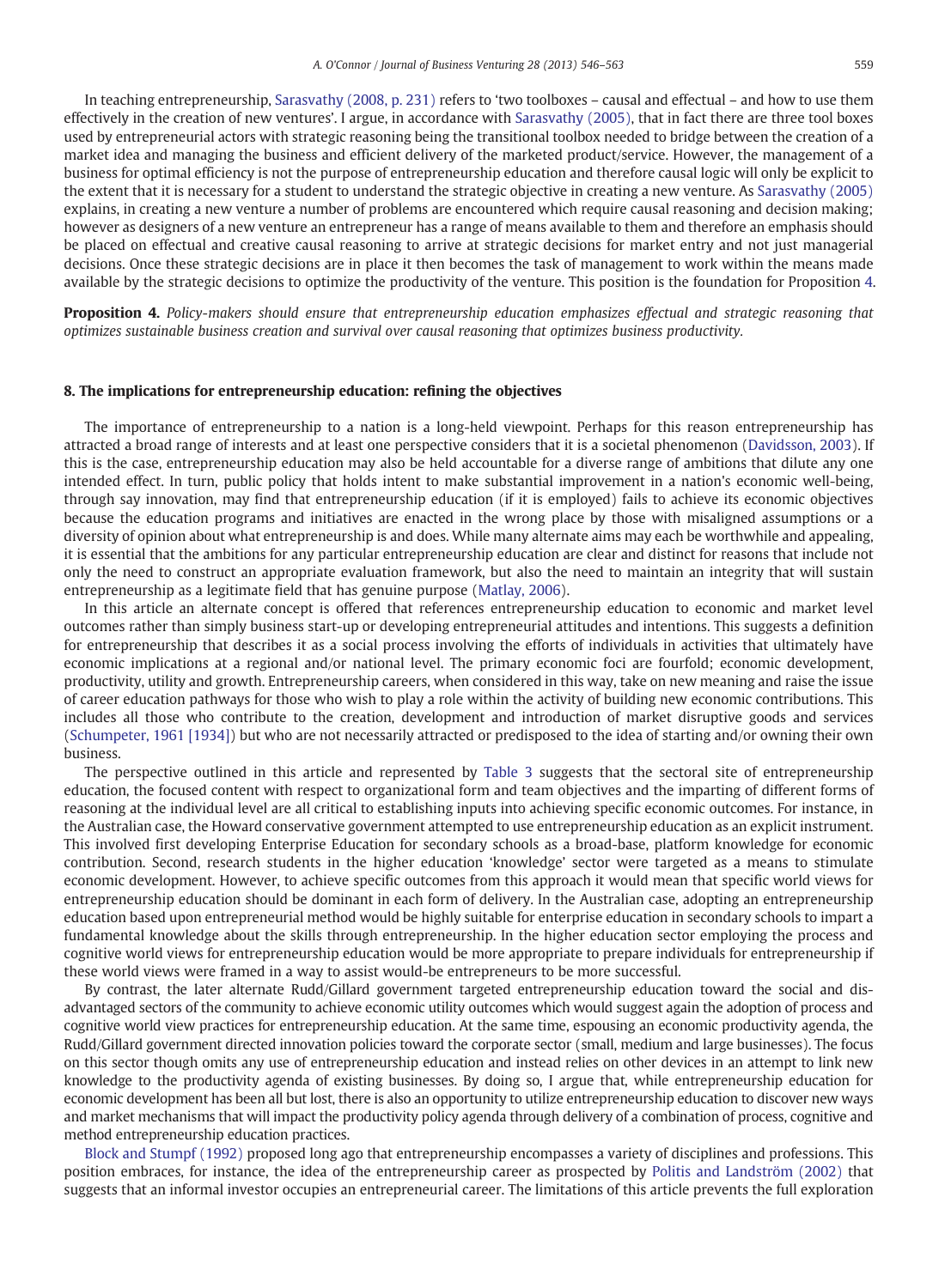of different forms and theories of entrepreneurship education although a future research activity could fully explore the theories and anchors provided by [Béchard and Grégoire \(2005\)](#page-15-0) and/or the world views of [Neck and Greene \(2011\)](#page-17-0) to examine the relevance and applicability to different student audiences from different sectors and the application of different practices of entrepreneurship education world views.

Extending this thinking further, entrepreneurship as a team activity ([Ensley et al., 2000\)](#page-16-0), rather than the sole responsibility of an individual entrepreneur, becomes much more into focus. Although the entrepreneur may play the role of leader, the social dynamics enveloping the entrepreneur are also likely to be significant in bringing entrepreneurship to life. Following this line of thinking, in order for entrepreneurship education to play a specific role in socioeconomic outcomes it is also argued that it must be explicitly linked and integral to the entrepreneurship dynamics of the area or region within which the program is embedded.

The emphasis of this article has been given to equipping would-be entrepreneurs to implement their trade for the purpose of achieving economic objectives. This vocational view of entrepreneurship ignores the knowledge domain perspective whereby the subject matter of entrepreneurship becomes the purpose of education to equip new scholars, researchers, policy-makers, corporate or community leaders with an in-depth understanding of the social and economic dynamics within which entrepreneurship emerges and how it influences and delivers change to socioeconomic systems. In common with other career pursuits there is a place for learning both the practice and theory of entrepreneurship and different education providers may have different objective purposes. From curricula and pedagogical perspectives simply adopting any one world view of entrepreneurship education or adopting a practice or theory stance is likely to provide a narrow conception of entrepreneurship. In practice, entrepreneurship education will include elements of different world views and different degrees of practice and theory depending upon the specific education intent.

Arguably, the complexities of entrepreneurship and entrepreneurship education outlined in this article play out in the framing of public policy and education programs. Without a context of theoretical clarity and with differing conceptions about the specific unit of analysis, the crafting of entrepreneurship support through policy and education could reasonably be expected to be very complex and contested. The aim of this research is to build a policy framework that can anchor entrepreneurship policy and education with design concepts that will deliver macro-level socioeconomic outcomes. Other future research challenges will be to apply this framework to longitudinal studies to gather evidence of the effectiveness of entrepreneurship education offered in different forms and located in different sites and explore the influence of government rationality and discourse on shaping entrepreneurship education policy and positioning it within different economies.

#### 9. Conclusion

Government interests in entrepreneurship education based upon economic conceptions seem to be increasing. However, finding evidence that entrepreneurship education successfully achieves specific economic outcomes has proven difficult and it is argued here that this is at least partly because of a lack of consistency in understanding of entrepreneurship with respect to its economic purpose. In addressing this problem, governments have a role to play in giving entrepreneurship education a consistent objective and influencing its purpose and orientation.

If distinctions can be made at the level of markets and macroeconomics it is worthwhile considering whether these distinctions can flow through to lower order units of analysis. It is clear that there is lack of agreement in the theoretical framing of entrepreneurship and furthermore, both conceptually and in practice, the relationships between entrepreneurship and the broad concept of business are also often blurred. In order to examine the stability of these concepts within the broader literature, this study returned to Schumpeter's differentiation of the activities of an enterprise (organization that is responsible for economic development through innovation and the creation of new markets and new market dynamics) from that of the activities of a business (organization that is responsible for economic growth and the efficient production and distribution of goods and services for existing market dynamics).

To arrive at a policy framework it required an exposition of the economic theories and confronting the diversity of thinking portrayed by different economic theorists. Largely, economists have argued the differences but little has been done to reconcile the paradox that the differences expose. Indeed [Endres and Woods \(2006\)](#page-16-0) declared that through the behavioral lens there was no all-encompassing single theory that could account for the different conceptions of entrepreneurship. Rather than attempt to elaborate a single theory, this research has taken a different approach by acknowledging the differences and placing them into context relative to the variances across each unit of analysis. The result is a conception of entrepreneurship that directs attention toward different economic outcomes and challenges the dominant association of entrepreneurship with business start-up by superimposing specific economic purposes.

This approach has implications for entrepreneurship education in the sense that it broadens the focus beyond that of the entrepreneur and places an emphasis on the types of ventures that influence specific economic outcomes and the range of individuals that contribute to achieving those outcomes. It also provides purpose and context for the different forms of entrepreneurship education across the spectrum of four world views [\(Neck and Greene, 2011\)](#page-17-0) and focuses on the different forms of reasoning ([Sarasvathy, 2005, 2008](#page-17-0)) that are adopted at different stages of a new venture development. Each of these conceptions of entrepreneurship education can be positioned within the sphere of activity that contributes to specific economic outcomes.

A major contribution of this article is articulating specific economic purposes for entrepreneurship education and making explicit associations between multiple levels of analysis. It does not attempt to narrowly define entrepreneurship to fit into any one economic framework but instead it accepts the diversity of explanations found within economics that embrace the entrepreneur. The advantage of this approach is that it provides a frame of reference through which policy-makers, educators and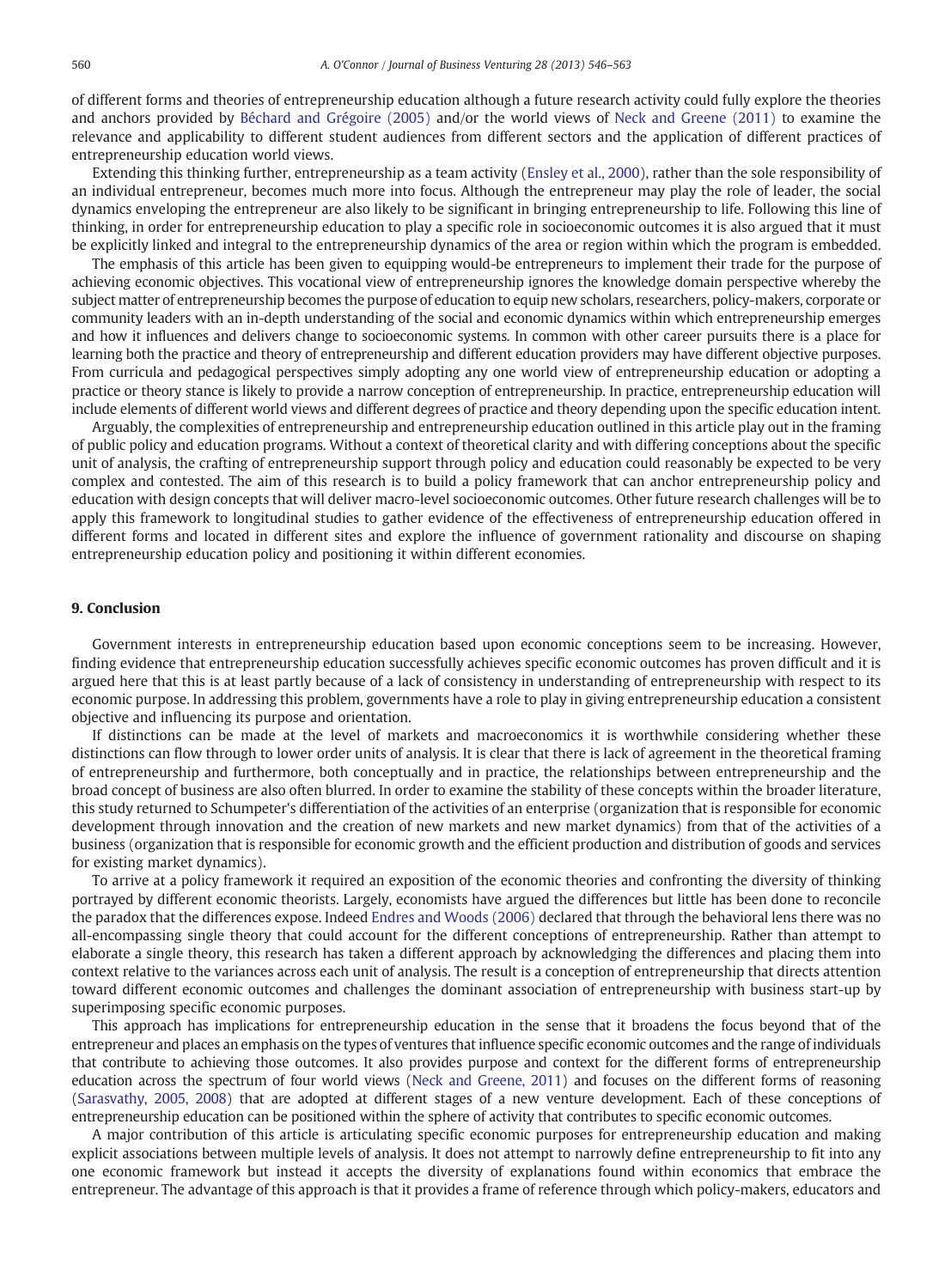<span id="page-15-0"></span>researchers can appreciate the interactions from micro to macro-level outcomes. However, it also acknowledges that maintaining these distinctions in theory and in practice can be problematic.

The theoretical conception of this article and its analysis through the frame of Australian policy also imposes some obvious limitations. First, there is a need to empirically test the propositions raised. This will require careful research design and cooperation between governments, education providers and researchers to establish experimental designs and the means to measure the contribution of the different forms of education to economic outcomes; a task that may be complex and complicated by stakeholder diversity. Further, the economic context within which these theoretical conceptions might be applied may limit the applicability of the theory. In a relatively socially and economically stable nation such as Australia the distinctions drawn here may be to varying degrees apparent but in countries that suffer political, social and economic disturbance defining the sites for entrepreneurship education that may foster increased utility, development, productivity and growth objectives may be at best difficult and at worst nigh impossible. Structural limitations may also be encountered within any particular national jurisdiction meaning that the responsibilities for policy, education or sectors may not be easily divided or the provision of education in the forms suggested here may not be viable given the relative size of the target sectors or level of development of the business, social or knowledge sector infrastructure.

These points aside, if the theory and practice of entrepreneurship is to advance, rigorous methods will be required to capture and account for entrepreneurship's socioeconomic contribution. It is also becoming increasingly important and urgent for educators within this field to become far more explicit about what they teach, why they teach it and how it can be taught if entrepreneurship is to survive as a viable and valid knowledge domain. This framework for entrepreneurship education is a tentative step in that direction.

#### Acknowledgment

I gratefully acknowledge and thank the anonymous reviewers and Prof. Devereaux Jennings for their exacting standards and insightful reviews. Their comments and feedback have been most helpful in assisting to provide clarity and refine the argument set out in this paper.

#### References

- Acs, Z.J., 2008. What is the value of entrepreneurial start-ups to an economy? In: Acs, Z.J. (Ed.), Entrepreneurship, Growth and Public Policy. Edward Elgar, Cheltenham, UK, pp. 447–472.
- Acs, Z.J., Armington, C., 2004. Employment growth and entrepreneurial activity in cities. Regional Studies 38 (8), 911–927.
- Alvarez, S.A., Barney, J.B., 2004. Organizing rent generation and appropriation: toward a theory of the entrepreneurial firm. Journal of Business Venturing 19, 621–635.
- Atherton, A., 2004. Unbundling enterprise and entrepreneurship. Entrepreneurship and Innovation 121–127 (May).
- Audretsch, D.B., 2004. Sustaining innovation and growth: public policy support for entrepreneurship. Industry and Innovation 11 (3), 167–191.
- Audretsch, D.B., Keilbach, M., 2004. Entrepreneurship capital and economic performance. Regional Studies 38 (8), 949–959.
- Bannock, G., Baxter, R., Davis, E. (Eds.), 2003. Dictionary of Economics, 7th ed. Penguin Books Ltd., London England.

Béchard, J.-P., Grégoire, D., 2005. Entrepreneurship education research revisited: the case of higher education. The Academy of Management Learning and Education 4 (1), 22–43.

- Bennett, R., Dann, S., 2000. The changing experience of Australian female entrepreneurs. Gender, Work and Organization 7 (2), 75–83.
- Berglund, K., Dahlin, M., Johansson, A.W., 2006. Walking a tightrope between artistry and entrepreneurship. The stories of the Hotel Woodpecker, Otter Inn and Luna Resort. AGSE Regional Research Exchange. Swinburne University of Technology, Melbourne, Australia.
- Block, Z., Stumpf, S.A., 1992. Entrepreneurship education research: experience and challenge. In: Sexton, D.L., Kasarda, J.D. (Eds.), The State of the Art of Entrepreneurship. PWS-Kent Publishing Company, Boston, MA.
- Bögenhold, D., Staber, U., 1991. The decline and rise of self-employment. Work, Employment and Society 5 (2), 223–239.
- Buenstorf, G., 2007. Creation and pursuit of entrepreneurial opportunities: an evolutionary economics perspective. Small Business Economics 28, 323–337.
- Caird, S., 1990. What does it mean to be enterprising? British Journal of Management 1 (3), 137–145.
- Camerer, C.F., Malmendier, U., 2007. Behavioral economics of organizations. In: Diamond, P.A., Vartianen, H. (Eds.), Behavioral Economics and Its Applications. Princeton University Press, New Jersey, USA, pp. 235–290.
- Cassar, G., 2007. Money, money, money? A longitudinal investigation of entrepreneur career reasons, growth preferences and achieved growth. Entrepreneurship and Regional Development 19 (1), 89–107.
- Casson, M., 2000. Enterprise and Leadership. Edward Elgar Publishing Ltd., Cheltenham, UK.
- Casson, M., 2003. The Entrepreneur an Economic Theory, 2nd edn. Edward Elgar Publishing Ltd., Cheltenham, UK . (1982).
- Cheah, H.-B., 1990. Schumpeterian and Austrian entrepreneurship: unity within duality. Journal of Business Venturing 5 (6), 341–347.
- Christie, M.J., Honig, B., 2006. Social entrepreneurship: new research findings. Journal of World Business 41, 1–5.
- Churchill, N.C., Lewis, V.L., 1983. The five stages of small business growth. Harvard Business Review 61 (3), 30–50.
- Commonwealth of Australia, 2001. Backing Australia's Ability An Innovation Action Plan for the Future. Available at [http://backingaus.innovation.gov.au/docs/](http://backingaus.innovation.gov.au/docs/statement/strategy_doc2001.htm) [statement/strategy\\_doc2001.htm](http://backingaus.innovation.gov.au/docs/statement/strategy_doc2001.htm) accessed 5 June 2005.
- Commonwealth of Australia, 2004. Backing Australia's Ability: Building Our Future Through Science and Innovation. Available at [http://backingaus.innovation.gov.au/](http://backingaus.innovation.gov.au/info_booklet/booklet.pdf) [info\\_booklet/booklet.pdf](http://backingaus.innovation.gov.au/info_booklet/booklet.pdf) accessed viewed 1 May 2006.
- Commonwealth of Australia, 2009. Powering Ideas. Available at <http://www.innovation.gov.au/innovation/policy/pages/PoweringIdeas.aspx> accessed 16 October 2011.
- Cromie, S., 2000. Assessing entrepreneurial inclinations: some approaches and empirical evidence. European Journal of Work and Organizational Psychology 9  $(1)$ , 7–30.
- Cutler and Company Pty Ltd., 2008. Venturous Australia. Cutler and Company Pty Ltd., North Melbourne, Victoria, Australia.
- Davidsson, P., 2003. The domain of entrepreneurship: some suggestions. In: Katz, J., Shepherd, D.E. (Eds.), Advances in Entrepreneurship, Firm Emergence and Growth. Elsevier/JAI Press, Oxford, UK, pp. 315–372.
- Davidsson, P., 2005. Researching Entrepreneurship. Springer Science+Business Media, Inc., New York, USA.
- Department of Education, Employment and Workplace Relations, 2009. Social Innovation Overview. Available at [http://www.deewr.gov.au/employment/](http://www.deewr.gov.au/employment/programs/socialInnovation/Pages/default.aspx) [programs/socialInnovation/Pages/default.aspx](http://www.deewr.gov.au/employment/programs/socialInnovation/Pages/default.aspx) accessed 18 October 2010.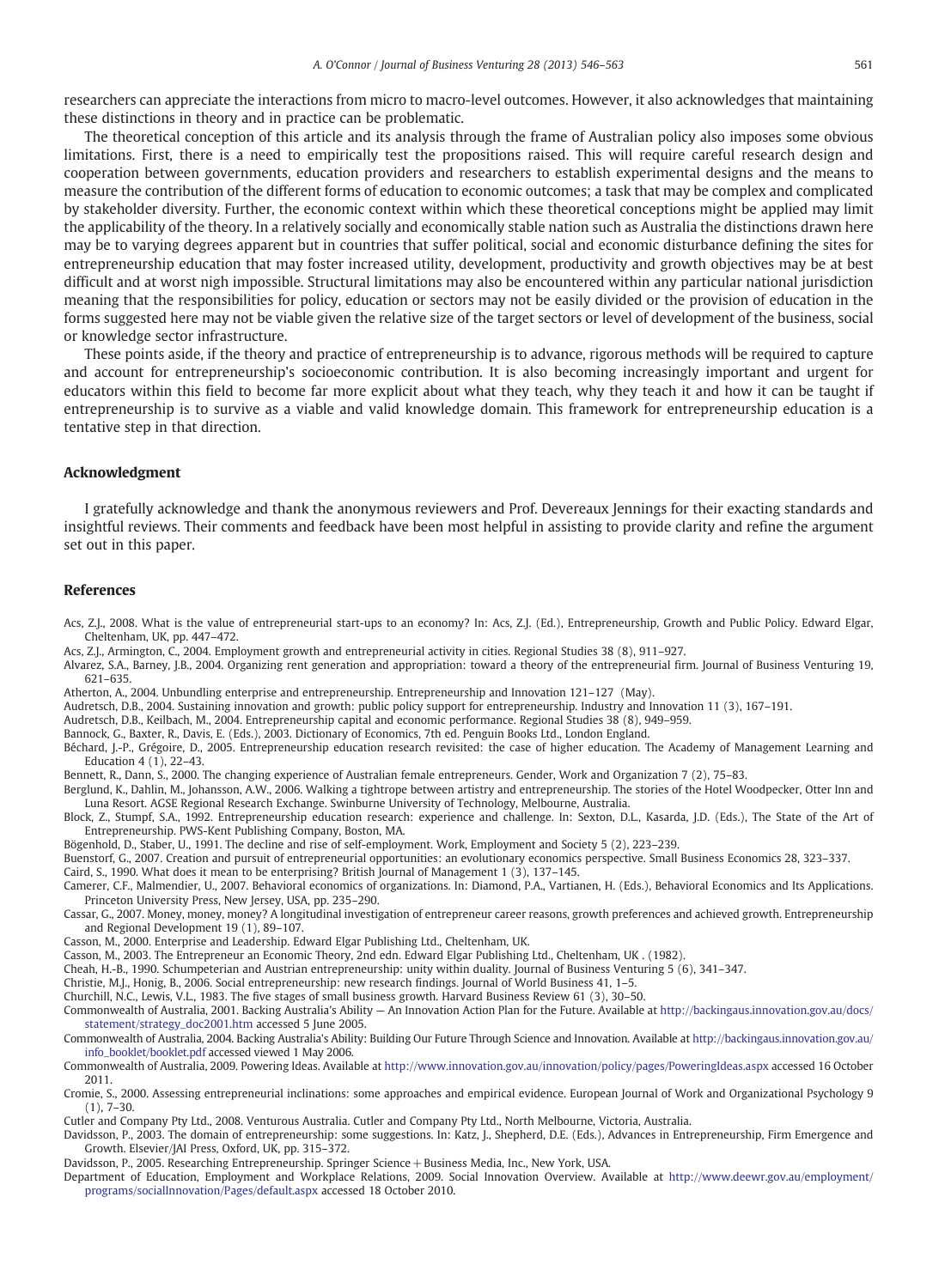<span id="page-16-0"></span>Department of Innovation Industry Science and Research, 2011. Powering Ideas. viewed 18 October 2010, [http://www.innovation.gov.au/innovation/policy/](http://www.innovation.gov.au/innovation/policy/pages/PoweringIdeas.aspx) [pages/PoweringIdeas.aspx.](http://www.innovation.gov.au/innovation/policy/pages/PoweringIdeas.aspx)

Endres, A.M., Woods, C.R., 2006. Modern Theories of Entrepreneurial Behavior: A Comparison and Appraisal. Small Business Economics 26, 189–202.

Ensley, M.D., Carland, J.W., Carland, J.C., 2000. Investigating the existence of the lead entrepreneur. Journal of Small Business Management 38 (4), 59–77. Erebus Consulting Partners, 2004. Enterprise Education, Department of Education, Science and Training, Commonwealth of Australia. Commonwealth of Australia, Canberra, Australia.

Falk, J., Alberti, F., 2000. The assessment of entrepreneurship education. Industry and Higher Education 14 (2), 101–108.

Fayolle, A., 2004. Value Creation in Changing Student State of Mind and Behavior: New Research Approaches to Measure the Effects of Entrepreneurship Education. Available at [http://www.kmu.unisg.ch/rencontres/RENC2004/Topics/Fayolle\\_Renc\\_2004\\_Topic\\_D.pdf](http://www.kmu.unisg.ch/rencontres/RENC2004/Topics/Fayolle_Renc_2004_Topic_D.pdf) accessed 10th Jan. 2005.

Foley, A., Griffith, B., 1998. Education, training and the promotion of high quality entrepreneurs in the Republic of Ireland. In: Scott, M.G., Rosa, P., Klandt, H. (Eds.), Educating Entrepreneurs for Wealth Creation. Ashgate Publishing Ltd., Aldershot, England, pp. 80–93.

Foucault, M., 1990. Politics and reason. In: Kritzman, L.D. (Ed.), Michel Foucault: Politics, Philosophy, Culture. Routledge, London.

Fritsch, M., Mueller, P., 2004. Effects of new business formation on regional development over time. Regional Studies 38 (8), 961–975.

Galloway, L., Brown, W., 2002. Entrepreneurship education at university: a driver in the creation of high growth firms? Education and Training 44 (8/9), 398–405. Gartner, W.B., Shaver, K.G., Gatewood, E., Katz, J.A., 1994. Finding the entrepreneur in entrepreneurship. Entrepreneurship: Theory and Practice 18 (3), 5–9. Gibb, A.A., 1996. Entrepreneurship and small business management: can we afford to neglect them in the twenty-first century business school? British Journal of

Management 7 (4), 309–321. Gibb, A., 2002. In pursuit of a new 'enterprise' and 'entrepreneurship' paradigm for learning: creative destruction, new values, new ways of doing things and new combinations of knowledge. International Journal of Management Reviews 4 (3), 233–269.

Gordon, I., Hamilton, E., Jack, S., 2010. A study of the regional economic development impact of a university led entrepreneurship education programme for small

business owners. Lancaster University Management School Working Paper Series 2010/002. Available at: <http://eprints.lancs.ac.uk/31762/>, accessed 1st Nov 2010. Granstrand, O., Alänge, S., 1995. The evolution of corporate entrepreneurship in Swedish industry—was Schumpeter wrong? Journal of Evolutionary Economics 5 (2), 133.

Grebel, T., Pyka, A., Hanusch, H., 2004. An evolutionary approach to the theory of entrepreneurship. In: Foster, J., H lzl, W. (Eds.), Applied Evolutionary Economics and Complex Systems. Edward Elgar, Cheltenham, UK, pp. 155–180.

Greene, F.J., 2002. An investigation into enterprise support for younger people 1975–2000. International Small Business Journal 20 (3), 315–336.

Greene, P.G., Katz, J.A., Johannisson, B., 2004. Entrepreneurship education (editorial). The Academy of Management Learning and Education 3 (3), 238–241.

Gunning, J.P., 1997. The theory of entrepreneurship in Austrian economics. In: Keizer, W., Tieben, B., van Zijp, R. (Eds.), Austrian Economics in Debate. Routledge, London, UK, pp. 172–191.

Hannon, P.D., 2006. Teaching pigeons to dance: sense and meaning in entrepreneurship education. Education and Training 48 (5), 296–308.

Harrison, R.T., Leitch, C.M., 2005. Entrepreneurial learning: researching the interface between learning and the entrepreneurial context. Entrepreneurship: Theory and Practice 29 (4), 351–371.

Hart, D.M., 2003. The Emergence of Entrepreneurship Policy. Cambridge University Press, Cambridge, UK.

Hegarty, C., Jones, C., 2008. Graduate entrepreneurship: more than child's play. Education and Training 7, 626–637.

Henderson, R., Robertson, M., 1999. Who wants to be an entrepreneur? Young adult attitudes to entrepreneurship as a career. Education and Training 41 (5), 236–245.

Henry, C., Hill, F., Leitch, C., 2005. Entrepreneurship education and training: can entrepreneurship be taught? Part II. Education and Training 47 (3), 158–169. Hindle, K., 2007. Teaching entrepreneurship at university: from the wrong building to the right philosophy. In: Fayolle, A. (Ed.), Handbook of Research in

Entrepreneurship Education. Edward Elgar, Cheltenham, UK.

Hjelm, P.B., Borgman, B., 2004. Geographical concentration, entrepreneurship and regional growth: evidence from regional data in Sweden, 1975–99. Regional Studies 38 (8), 929–947.

Hytti, U., O'Gorman, C., 2004. What is 'enterprise education'? An analysis of the objectives and methods of enterprise education programmes in four countries. Education and Training 46 (1), 11–23.

Jack, S.L., Anderson, A.R., 1999. Entrepreneurship education within the enterprise culture: producing reflective practitioners. International Journal of Entrepreneurial Behaviour and Research 5 (3), 110–125.

Jennings, P.L., Perren, L., Carter, S., 2005. Guest editor's introduction: alternative perspectives on entrepreneurship research. Entrepreneurship: Theory and Practice 29 (2), 145–152.

Katz, J.A., 2003. The chronology and intellectual trajectory of American entrepreneurship education 1876–1999. Journal of Business Venturing 18, 283–300.

Kilby, P., 1971. Hunting the Heffalump. In: Kilby, P. (Ed.), Entrepreneurship and Economic Development. The Free Press, New York, pp. 1–40.

Kirzner, I., 1973. Competition and Entrepreneurship. Chicago University Press, Chicago.

Kitson, M., Martin, R., Tyler, P., 2004. Editorial in honour of David Keeble: pioneer in the study of regional enterprise and entrepreneurship. Regional Studies 38 (8), 867–869.

Klapper, R., 2004. Government goals and entrepreneurship education — an investigation at a Grande Ecole in France. Education and Training 46 (3), 127–137. Knight, F.H., 1940. Risk, Uncertainty and Profit. Boston, Houghton Mifflin Co., London 1921.

Kolvereid, L., Moen, Ø., 1997. Entrepreneurship among business graduates: does a major in entrepreneurship make a difference? Journal of European Industrial Training 21 (4), 154–160.

Krueger, N., 2000. The cognitive infrastructure of opportunity emergence. Entrepreneurship Theory and Practice 24 (3), 5.

Lee, J., 1997. The motivation of women entrepreneurs in Singapore. International Journal of Entrepreneurial Behaviour and Research 3 (2), 93–110.

Lee, S.Y., Florida, R., Acs, Z.J., 2004. Creativity and entrepreneurship: a regional analysis of new firm formation. Regional Studies 38 (8), 879–891.

Leffler, E., Svedberg, G., 2005. Enterprise learning: a challenge to education? European Educational Research Journal 4 (3), 219–227.

Lichtenstein, G.A., Lyons, T.S., 2008. Revisiting the business life-cycle: proposing an actionable model for assessing and fostering entrepreneurship. The International Journal of Entrepreneurship and Innovation 9 (4), 241–250.

Lüthje, C., Franke, N., 2002. Fostering entrepreneurship through university education and training: lessons from Massachusetts Institute of Technology. EURAM Stockholme 2nd Annual Conference, Stockholme, Sweden.

Mair, J., Marti, I., 2006. Social entrepreneurship research: a source of explanation, prediction and delight. Journal of World Business 41, 36–41.

Marginson, S., 1993. Education and Public Policy in Australia. Cambridge University Press, Cambridge, UK.

Martinez, A.C., Levie, J., Kelley, D.J., Sæmundsson, R.J., Schøtt, T., 2010. Global Entrepreneurship Monitor Special Report: A Global Perspective on Entrepreneurship Education and Training. Available at: <http://www.gemconsortium.org/download/1271392126157/GEM%20Special%20Report%20on%20Ed%20and%20Training.pdf> accessed 14th April 2010.

Matlay, H., 2006. Researching entrepreneurship and education. Education and Training 48 (8/9), 704–718.

Matlay, H., 2008. The impact of entrepreneurship education on entrepreneurial outcomes. Journal of Small Business and Enterprise Development 15 (2), 382–396. McKelvey, M., 1998. Evolutionary innovations: learning, entrepreneurship and the dynamics of the firm. Journal of Evolutionary Economics 8, 157–175.

Meager, N., Bates, P., Cowling, M., 2003. An evaluation of business start-up support for young people. National Institute Economic Review 186 (October), 59–72. Meredyth, D., 1998. Corporatising education. In: Dean, M., Hindess, B. (Eds.), Governing Australia: Studies in Contemporary Rationalities of Government. Cambridge University Press, Cambridge, UK, pp. 20–46.

Minniti, M., Lévesque, M., 2008. Recent developments in the economics of entrepreneurship. Journal of Business Venturing 23, 603–612.

Minniti, M., Bygrave, W., Autio, E., 2006. Global Entrepreneurship Monitor 2005 Executive Report. Available at: [http://www.gemconsortium.org/download/](http://www.gemconsortium.org/download/1157607424015/GEM_2005_Report.pdf) [1157607424015/GEM\\_2005\\_Report.pdf](http://www.gemconsortium.org/download/1157607424015/GEM_2005_Report.pdf) accessed 8th July 2006.

Mitchell, R.K., Busenitz, L., Lant, T., McDougall, P.P., Morse, E.A., Smith, J.B., 2002. Toward a theory of entrepreneurial cognition: rethinking the people side of entrepreneurship research. Entrepreneurship Theory and Practice 26 (4), 93–104.